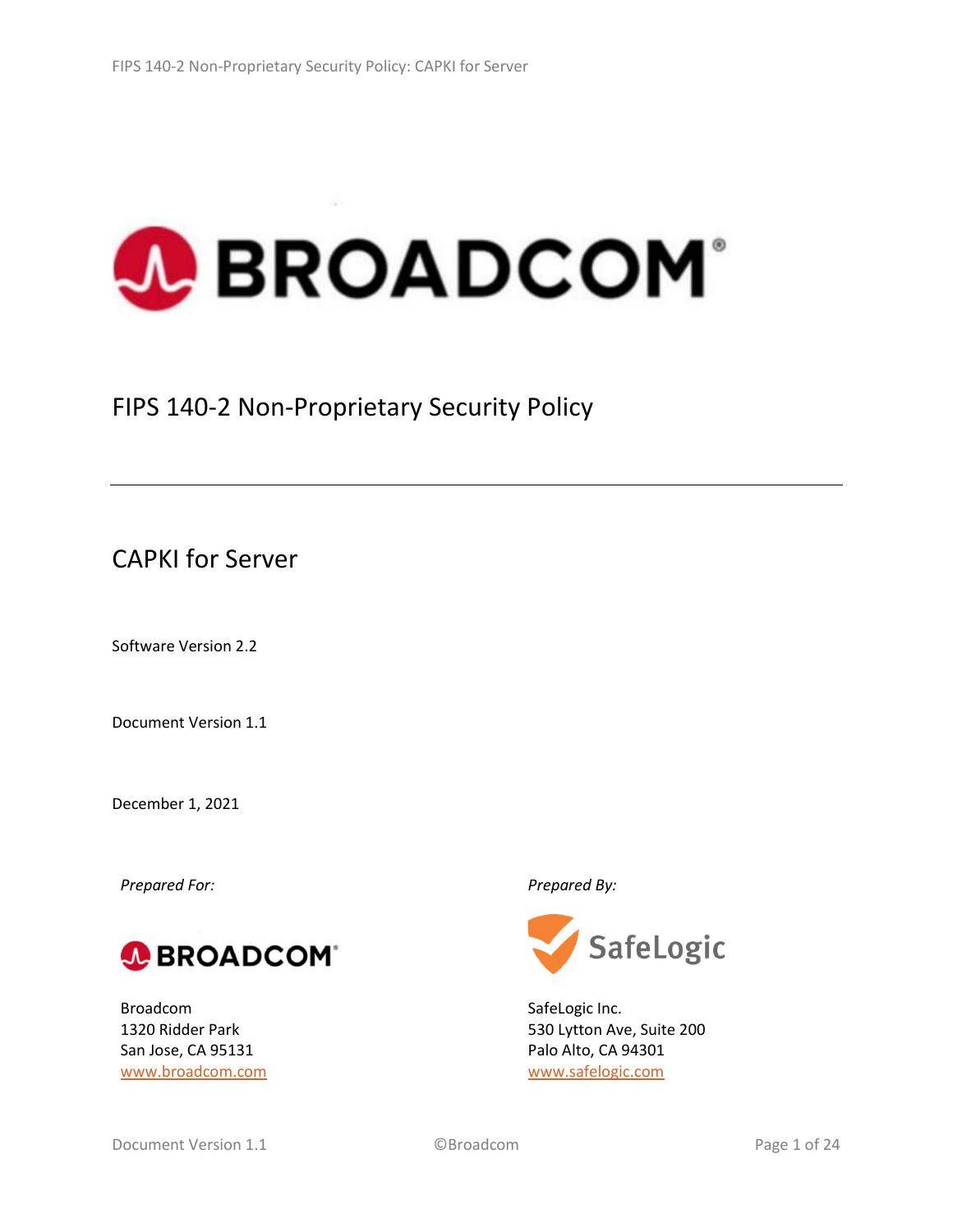# **Overview**

This document provides a non-proprietary FIPS 140-2 Security Policy for the CAPKI for Server.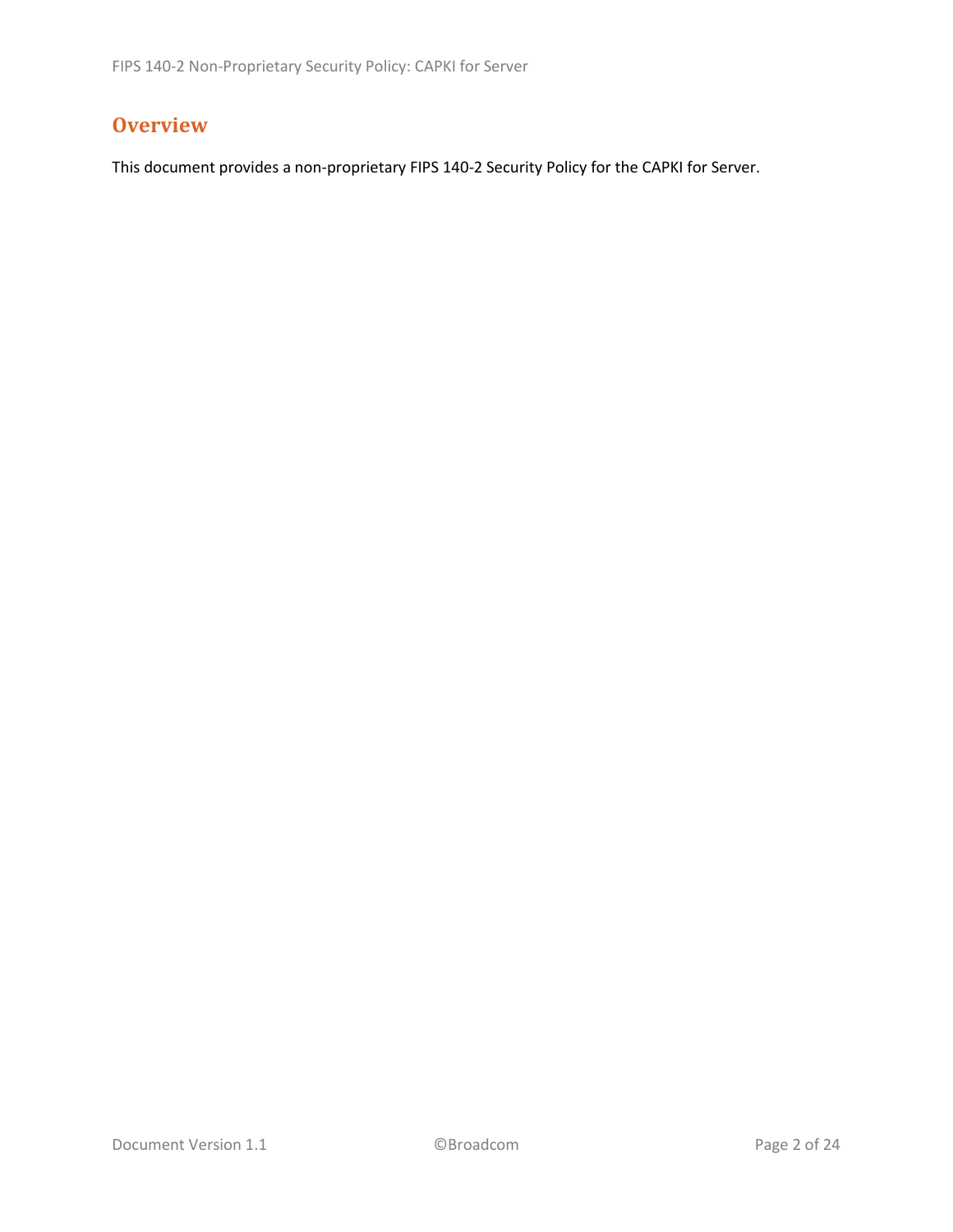# **Table of Contents**

| $\mathbf{1}$ |       |                                                                                                 |  |
|--------------|-------|-------------------------------------------------------------------------------------------------|--|
|              | 1.1   |                                                                                                 |  |
|              | 1.2   |                                                                                                 |  |
|              | 1.3   |                                                                                                 |  |
|              | 1.4   |                                                                                                 |  |
|              | 1.5   |                                                                                                 |  |
| $\mathbf{2}$ |       |                                                                                                 |  |
|              | 2.1   |                                                                                                 |  |
|              | 2.1.1 |                                                                                                 |  |
|              | 2.1.2 |                                                                                                 |  |
|              | 2.1.3 |                                                                                                 |  |
|              | 2.1.4 |                                                                                                 |  |
|              | 2.1.5 |                                                                                                 |  |
|              | 2.2   |                                                                                                 |  |
|              | 2.3   |                                                                                                 |  |
|              | 2.3.1 |                                                                                                 |  |
|              | 2.3.2 |                                                                                                 |  |
|              | 2.4   |                                                                                                 |  |
|              | 2.5   |                                                                                                 |  |
|              | 2.6   |                                                                                                 |  |
|              | 2.6.1 |                                                                                                 |  |
|              | 2.6.2 | Key/Critical Security Parameter (CSP) Authorized Access and Use by Role and Service/Function 19 |  |
|              | 2.6.3 |                                                                                                 |  |
|              | 2.6.4 |                                                                                                 |  |
|              | 2.7   |                                                                                                 |  |
|              | 2.7.1 |                                                                                                 |  |
|              | 2.7.2 |                                                                                                 |  |
|              | 2.7.3 |                                                                                                 |  |
|              | 2.8   |                                                                                                 |  |
| 3            |       |                                                                                                 |  |
|              | 3.1   |                                                                                                 |  |
|              | 3.1.1 |                                                                                                 |  |
|              | 3.1.2 |                                                                                                 |  |
|              | 3.2   |                                                                                                 |  |
|              | 3.2.1 |                                                                                                 |  |
|              |       |                                                                                                 |  |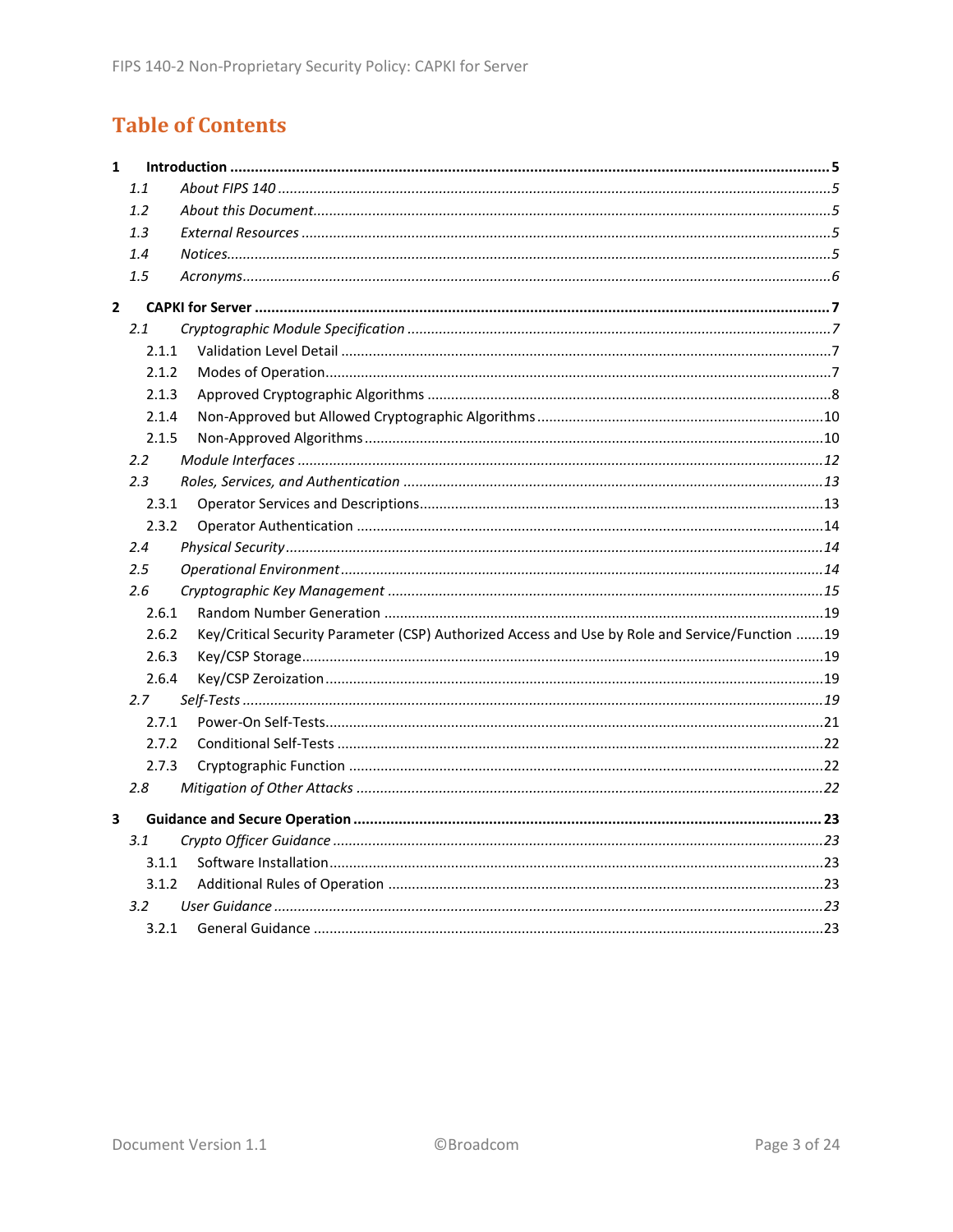# **List of Tables**

# **List of Figures**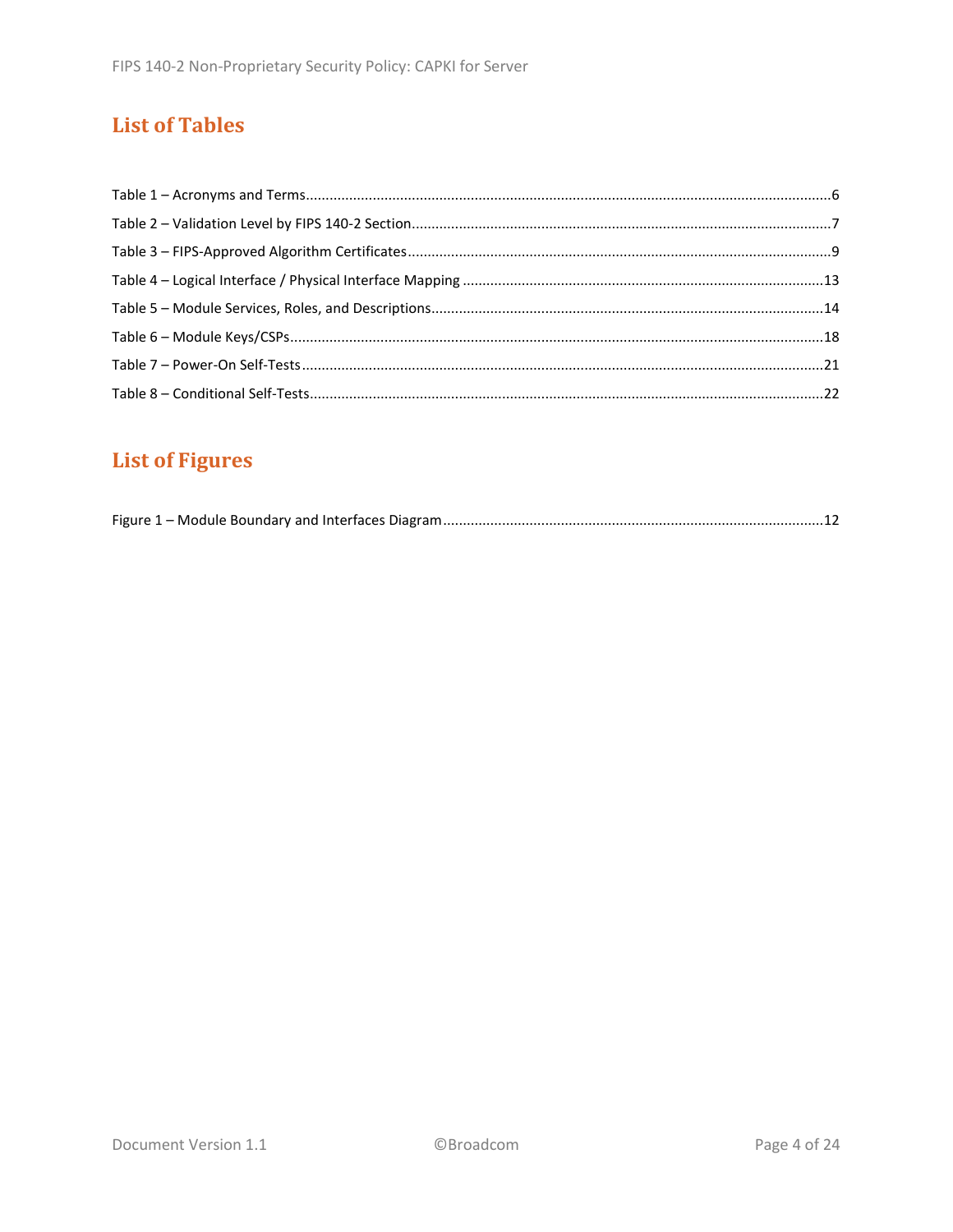# <span id="page-4-0"></span>**1 Introduction**

## <span id="page-4-1"></span>**1.1 About FIPS 140**

Federal Information Processing Standards Publication 140-2 — Security Requirements for Cryptographic Modules specifies requirements for cryptographic modules to be deployed in a Sensitive but Unclassified environment. The National Institute of Standards and Technology (NIST) and Canadian Centre for Cyber Security (CCCS) Cryptographic Module Validation Program (CMVP) run the FIPS 140 program. The NVLAP accredits independent testing labs to perform FIPS 140 testing; the CMVP validates modules meeting FIPS 140 validation. *Validated* is the term given to a module that is documented and tested against the FIPS 140 criteria.

More information is available on the CMVP website at [http://csrc.nist.gov/groups/STM/cmvp/index.html.](http://csrc.nist.gov/groups/STM/cmvp/index.html)

#### <span id="page-4-2"></span>**1.2 About this Document**

This non-proprietary Cryptographic Module Security Policy for the CAPKI for Server from Broadcom provides an overview of the product and a high-level description of how it meets the security requirements of FIPS 140-2. This document contains details on the module's cryptographic keys and critical security parameters. This Security Policy concludes with instructions and guidance on running the module in a FIPS 140-2 mode of operation.

The CAPKI for Server may also be referred to as the "module" in this document.

#### <span id="page-4-3"></span>**1.3 External Resources**

The Broadcom website [\(www.broadcom.com\)](http://www.broadcom.com/) contains information on Broadcom services and products. The Cryptographic Module Validation Program website contains links to the FIPS 140-2 certificate Broadcom contact information.

#### <span id="page-4-4"></span>**1.4 Notices**

This document may be freely reproduced and distributed in its entirety without modification.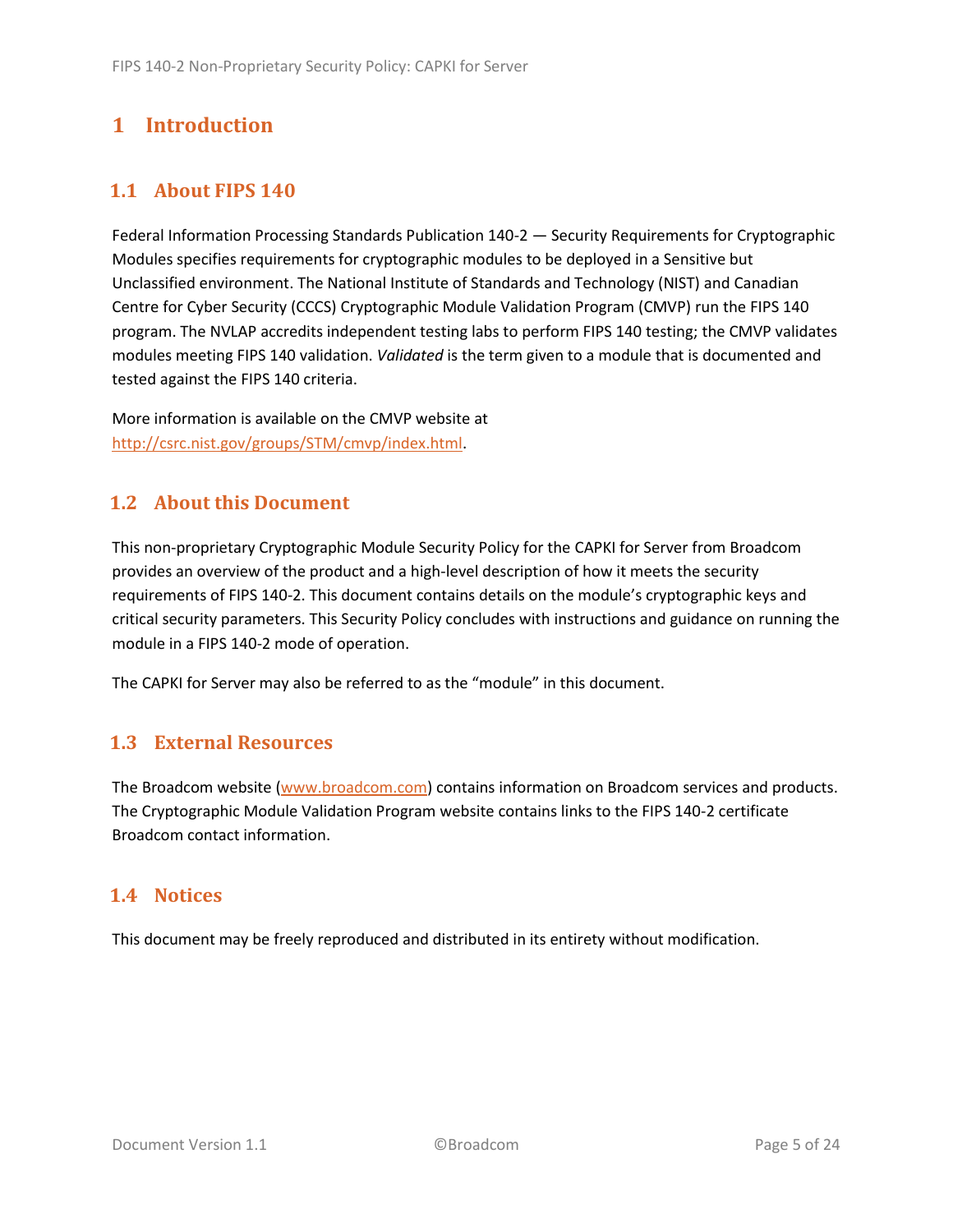## <span id="page-5-0"></span>**1.5 Acronyms**

| <b>Acronym</b> | <b>Term</b>                                    |
|----------------|------------------------------------------------|
| <b>AES</b>     | <b>Advanced Encryption Standard</b>            |
| <b>ANSI</b>    | American National Standards Institute          |
| <b>API</b>     | <b>Application Programming Interface</b>       |
| <b>CMVP</b>    | Cryptographic Module Validation Program        |
| CO             | Crypto Officer                                 |
| <b>CCCS</b>    | Canadian Centre for Cyber Security             |
| <b>CSP</b>     | <b>Critical Security Parameter</b>             |
| <b>DES</b>     | Data Encryption Standard                       |
| DH             | Diffie-Hellman                                 |
| <b>DRBG</b>    | Deterministic Random Bit Generator             |
| <b>DSA</b>     | Digital Signature Algorithm                    |
| EC             | <b>Elliptic Curve</b>                          |
| <b>EMC</b>     | <b>Electromagnetic Compatibility</b>           |
| <b>EMI</b>     | Electromagnetic Interference                   |
| <b>FCC</b>     | <b>Federal Communications Commission</b>       |
| <b>FIPS</b>    | <b>Federal Information Processing Standard</b> |
| <b>GPC</b>     | <b>General Purpose Computer</b>                |
| GUI            | <b>Graphical User Interface</b>                |
| <b>HMAC</b>    | (Keyed-) Hash Message Authentication Code      |
| <b>KAT</b>     | <b>Known Answer Test</b>                       |
| <b>MAC</b>     | <b>Message Authentication Code</b>             |
| <b>MD</b>      | <b>Message Digest</b>                          |
| <b>NIST</b>    | National Institute of Standards and Technology |
| OS             | <b>Operating System</b>                        |
| <b>PKCS</b>    | Public-Key Cryptography Standards              |
| <b>PRNG</b>    | Pseudo Random Number Generator                 |
| <b>PSS</b>     | Probabilistic Signature Scheme                 |
| <b>RNG</b>     | <b>Random Number Generator</b>                 |
| <b>RSA</b>     | Rivest, Shamir, and Adleman                    |
| <b>SHA</b>     | Secure Hash Algorithm                          |
| SSL            | Secure Sockets Layer                           |
| Triple-DES     | Triple Data Encryption Algorithm               |
| <b>TLS</b>     | <b>Transport Layer Security</b>                |
| <b>USB</b>     | <b>Universal Serial Bus</b>                    |

The following table defines acronyms found in this document:

**Table 1 – Acronyms and Terms**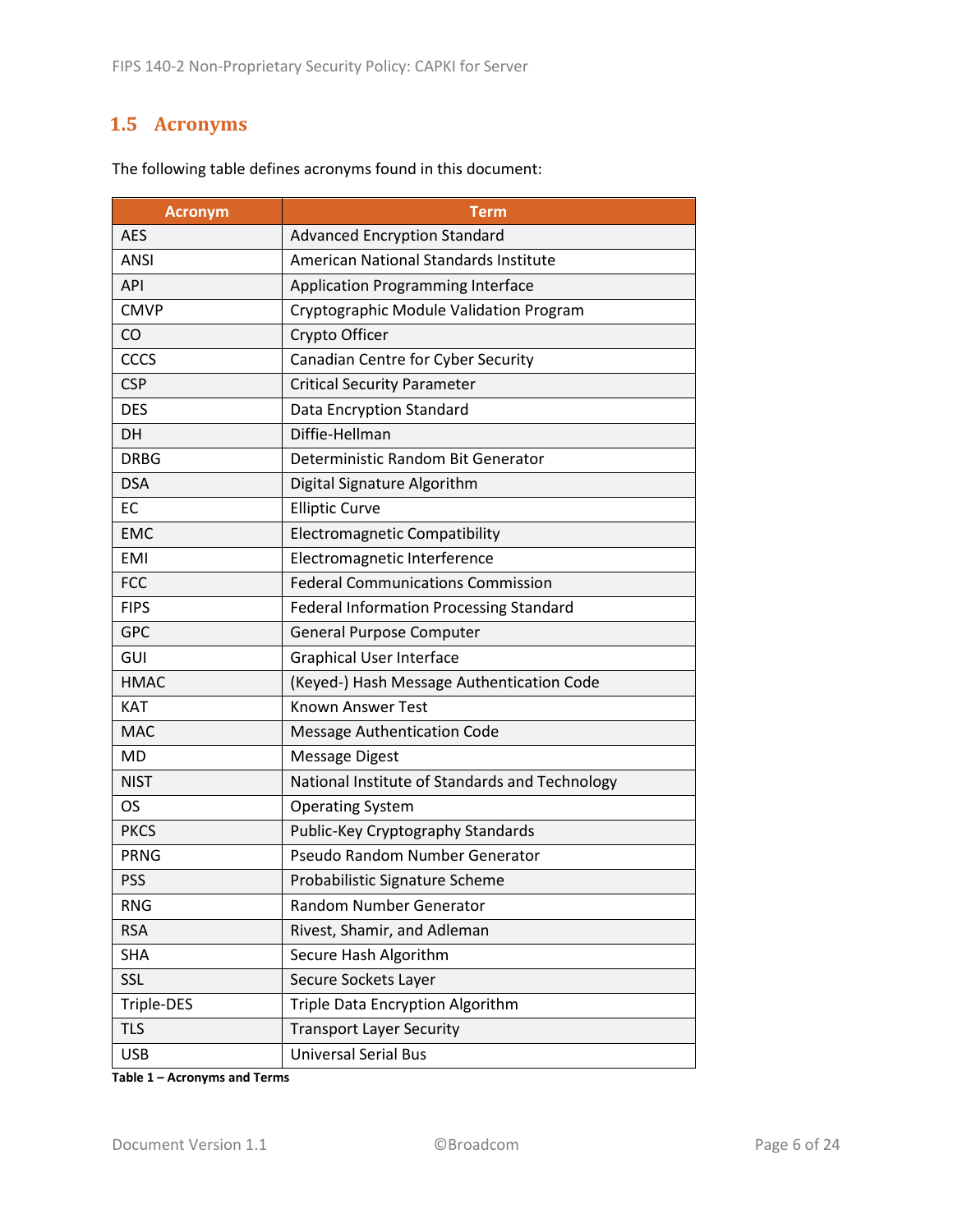## <span id="page-6-0"></span>**2 CAPKI for Server**

## <span id="page-6-1"></span>**2.1 Cryptographic Module Specification**

CAPKI for Server is a standards-based cryptographic engine for servers. The module delivers core cryptographic functions and features robust algorithm support. CAPKI for Server offloads functions for secure key management, data integrity, data at rest encryption, and secure communications to a trusted implementation.

The module's logical cryptographic boundary is the shared library files and their integrity check HMAC files. The module is a multi-chip standalone embodiment installed on a General Purpose Device.

All operations of the module occur via calls from host applications and their respective internal daemons/processes. As such there are no untrusted services calling the services of the module.

#### <span id="page-6-2"></span>**2.1.1 Validation Level Detail**

The following table lists the module's level of validation for each area in FIPS 140-2:

| <b>FIPS 140-2 Section Title</b>                              | <b>Validation Level</b> |
|--------------------------------------------------------------|-------------------------|
| Cryptographic Module Specification                           | 1                       |
| Cryptographic Module Ports and Interfaces                    |                         |
| Roles, Services, and Authentication                          | 1                       |
| Finite State Model                                           | 1                       |
| <b>Physical Security</b>                                     | N/A                     |
| <b>Operational Environment</b>                               |                         |
| Cryptographic Key Management                                 |                         |
| Electromagnetic Interference / Electromagnetic Compatibility |                         |
| Self-Tests                                                   |                         |
| Design Assurance                                             | 1                       |
| <b>Mitigation of Other Attacks</b>                           | N/A                     |

**Table 2 – Validation Level by FIPS 140-2 Section**

#### <span id="page-6-3"></span>**2.1.2 Modes of Operation**

The module supports two modes of operation: Approved and non-Approved. The module will be in the FIPS-approved mode when all power-up self-tests have completed successfully, and only Approved algorithms are invoked. See *Approved Cryptographic Algorithms* section below for a list of the supported Approved algorithms and *Non-Approved but Allowed Cryptographic Algorithms* for allowed algorithms. The non-Approved mode is entered when a non-Approved algorithm is invoked. See *Non-Approved Algorithms* for a list of non-Approved algorithms.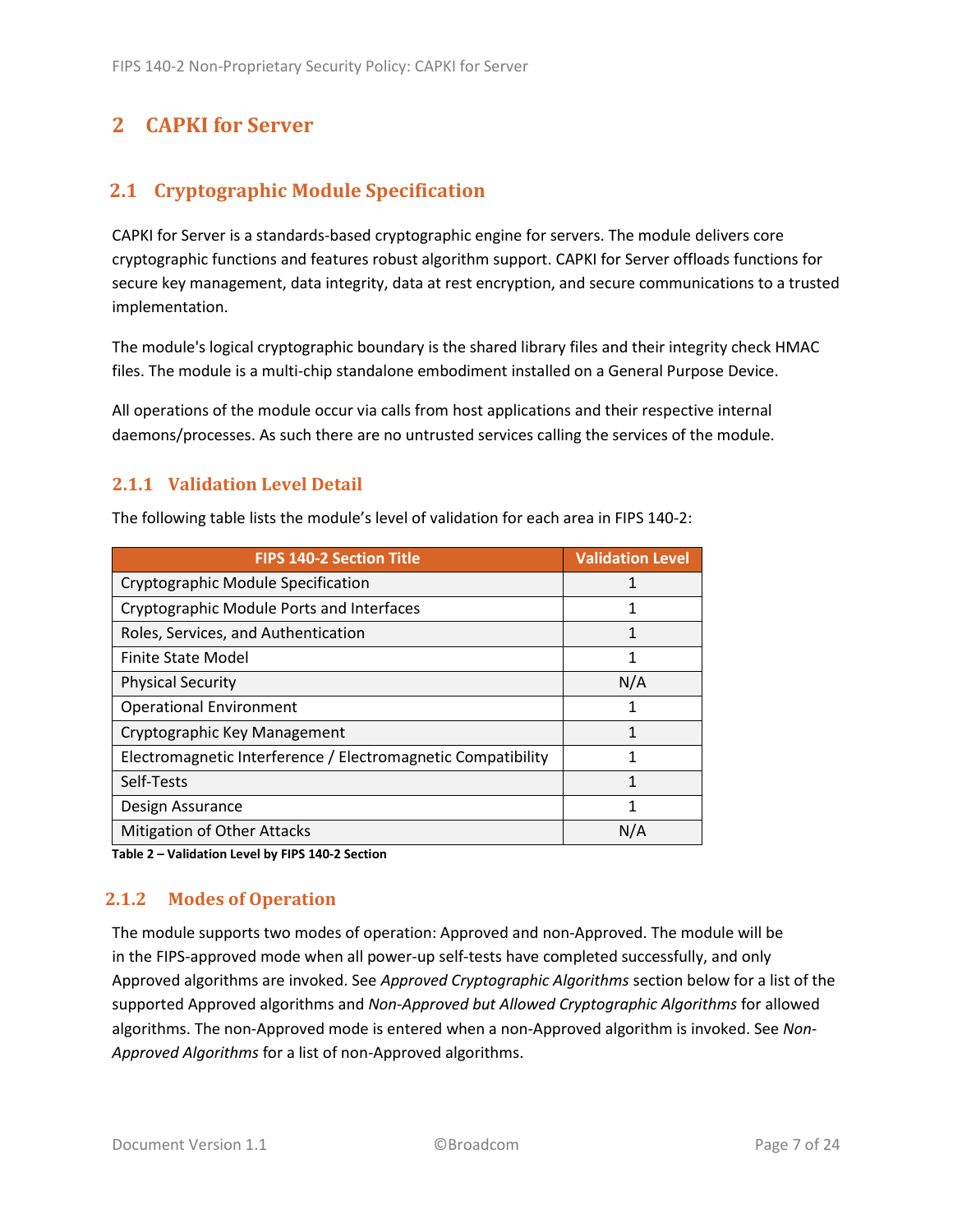## <span id="page-7-0"></span>**2.1.3 Approved Cryptographic Algorithms**

The module's cryptographic algorithm implementations have received the following certificate numbers from the Cryptographic Algorithm Validation Program:

| <b>Algorithm</b>                                                                | <b>CAVP Certificate</b> |
|---------------------------------------------------------------------------------|-------------------------|
| <b>AES</b>                                                                      | 4750                    |
| ECB (e/d; 128, 192, 256)                                                        |                         |
| CBC (e/d; 128, 192, 256)                                                        |                         |
| CFB1 (e/d; 128, 192, 256)                                                       |                         |
| CFB8 (e/d; 128, 192, 256)<br>CFB128 (e/d; 128, 192, 256)                        |                         |
| OFB (e/d; 128, 192, 256)                                                        |                         |
| <b>CTR</b> (ext only; 128, 192, 256)                                            |                         |
|                                                                                 |                         |
| CCM (KS: 128, 192, 256)                                                         |                         |
| CMAC (Generation/Verification) (KS: 128, 192, 256)                              |                         |
|                                                                                 |                         |
| <b>GCM</b> (KS: AES_128(e/d), AES_192(e/d), AES_256(e/d))                       |                         |
| HMAC-SHA-1, HMAC-SHA-224, HMAC-SHA-256, HMAC-SHA-384, HMAC-SHA-                 | 3164                    |
| 512                                                                             |                         |
| <b>DSA</b>                                                                      | 1273                    |
| FIPS 186-4                                                                      |                         |
| PQG Gen: 2048 & 3072 (using SHA-2)                                              |                         |
| PQG Ver: 1024, 2048 & 3072 (using SHA-1 and SHA-2)                              |                         |
| Key Pair: 2048-bit & 3072-bit                                                   |                         |
| Sig Gen: 2048-bit & 3072-bit (using SHA-2)                                      |                         |
| Sig Ver: 1024-bit, 2048-bit & 3072-bit (using SHA-1 & SHA-2)                    |                         |
| <b>ECDSA</b>                                                                    | 1185                    |
| FIPS 186-4                                                                      |                         |
| Key Pair Generation: Curves (P-224, P-256, P-384, P-521, K-233, K-283, K-409,   |                         |
| K-571, B-233, B-283, B-409 & B-571)                                             |                         |
| PKV: Curves All P, K & B                                                        |                         |
| Sig Gen: (P-224, P-256, P-384, P-521, K-233, K-283, K-409, K-571, B-233, B-283, |                         |
| B-409 & B-571) (SHA-2)                                                          |                         |
| Sig Ver: Curves (P-192, P-224, P-256, P-384, P-521, K-163, K-233, K-283, K-409, |                         |
| K-571, B-163, B-233, B-283, B-409 & B-571) (using SHA-1 and SHA-2)              |                         |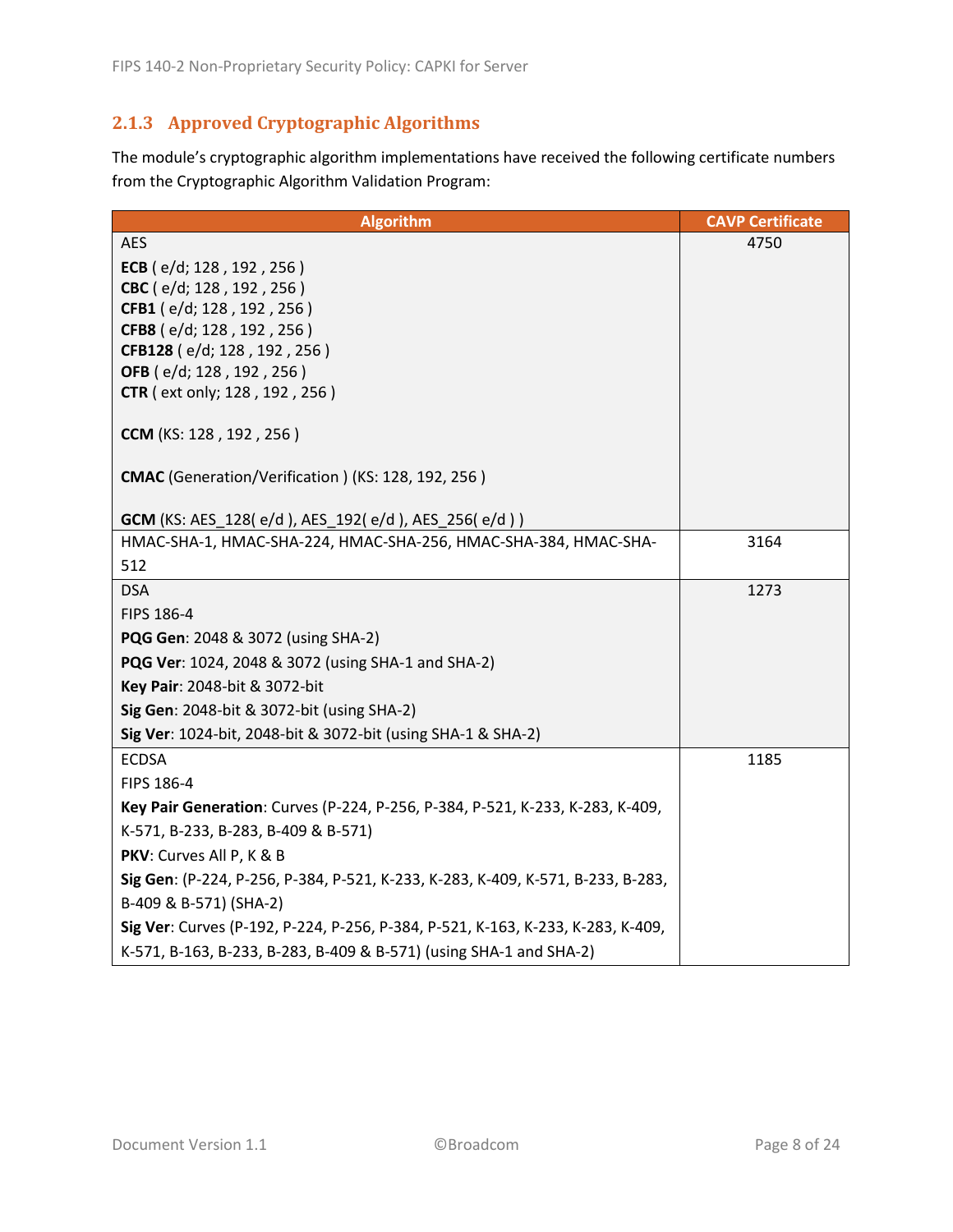| <b>Algorithm</b>                                                          | <b>CAVP Certificate</b> |
|---------------------------------------------------------------------------|-------------------------|
| RSA (X9.31, PKCS #1.5, PSS)                                               | 2594                    |
| FIPS 186-2                                                                |                         |
| <b>ANSIX9.31</b>                                                          |                         |
| Sig Gen: 4096 bit (using SHA-2)                                           |                         |
| Sig Ver: 1024-bit, 1536-bit, 2048-bit, 3072-bit & 4096-bit (any SHA size) |                         |
|                                                                           |                         |
| <b>PKCS1 V15</b>                                                          |                         |
| Sig Gen: 4096-bit (using SHA-2)                                           |                         |
| Sig Ver: 1024-bit, 1536-bit, 2048-bit, 3072-bit & 4096-bit (any SHA size) |                         |
|                                                                           |                         |
| <b>PSS</b>                                                                |                         |
| Sig Gen: 4096-bit (using SHA-2)                                           |                         |
| Sig Ver: 1024-bit, 1536-bit, 2048-bit, 3072-bit & 4096-bit (any SHA size) |                         |
|                                                                           |                         |
| FIPS 186-4                                                                |                         |
| <b>ANSIX9.31</b>                                                          |                         |
| Sig Gen: 2048-bit & 3072-bit (using SHA-2)                                |                         |
| Sig Ver: 1024-bit, 2048-bit, & 3072-bit (any SHA size)                    |                         |
|                                                                           |                         |
| <b>PKCS1 V15</b>                                                          |                         |
| Sig Gen: 2048-bit & 3072-bit (using SHA-2)                                |                         |
| Sig Ver: 1024-bit, 2048-bit, & 3072-bit (any SHA size)                    |                         |
|                                                                           |                         |
| <b>PSS</b>                                                                |                         |
| Sig Gen: 2048-bit & 3072-bit (using SHA-2)                                |                         |
| Sig Ver: 1024-bit, 2048-bit, & 3072-bit (any SHA size)                    |                         |
| SHA-1, SHA-224, SHA-256, SHA-384, SHA-512                                 | 3893                    |
| Triple-DES                                                                | 2524                    |
| TECB(KO 1 e/d, KO 2 d only)                                               |                         |
| TCBC(KO1e/d, KO2donly)                                                    |                         |
| TCFB1(KO 1 e/d, KO 2 d only)                                              |                         |
| TCFB8(KO 1 e/d, KO 2 d only)                                              |                         |
| TCFB64(KO1e/d, KO2d only)<br>TOFB(KO1e/d, KO2d only)                      |                         |
|                                                                           |                         |
| CMAC(KS: 3-Key; Generation/Verification; Block Size(s): Full / Partial)   |                         |
| SP 800-90A DRBG (Hash DRBG, HMAC DRBG, CTR DRBG)                          | 1631                    |
| <b>CKG</b>                                                                | Vendor Affirmed         |

**Table 3 – FIPS-Approved Algorithm Certificates**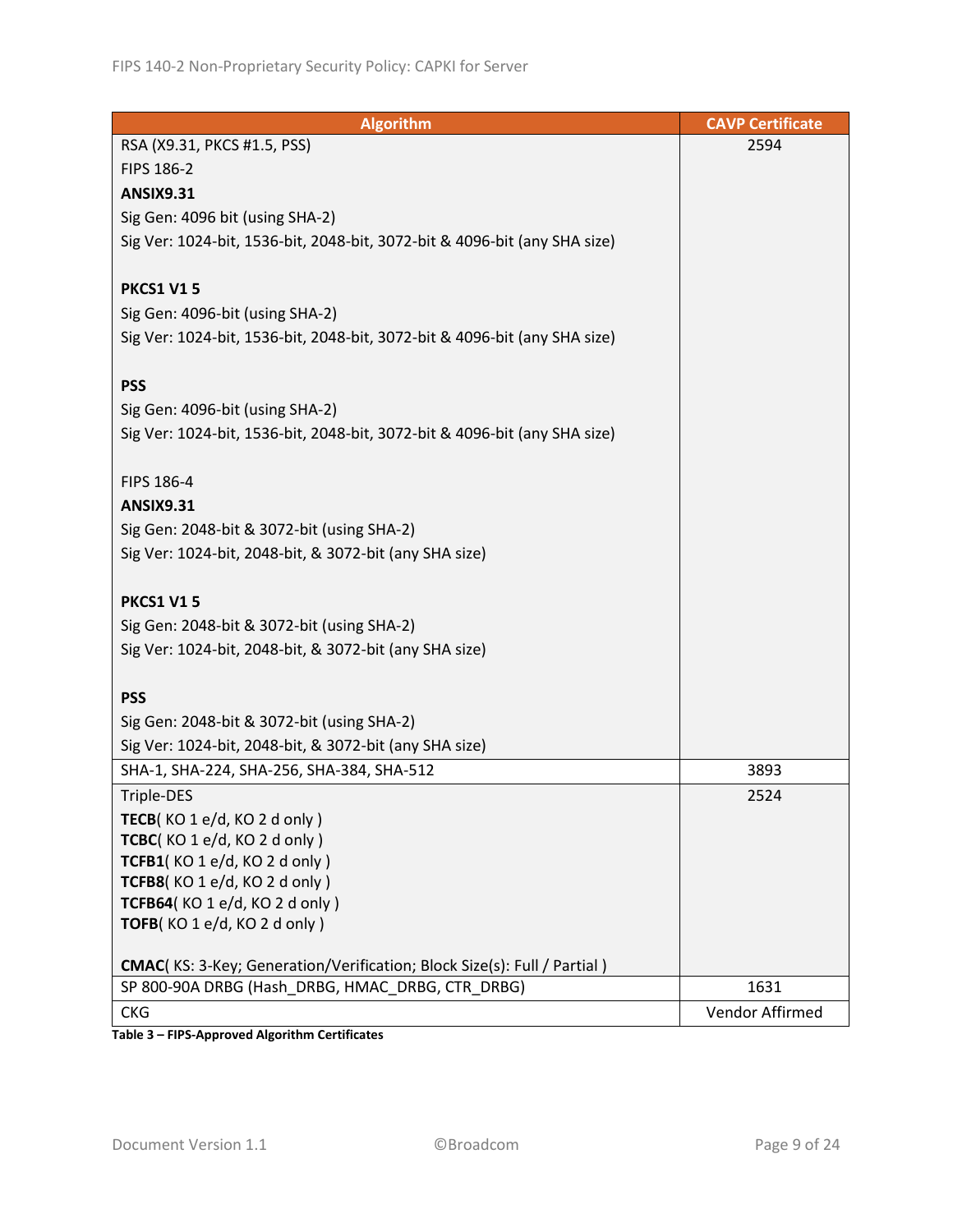#### <span id="page-9-0"></span>**2.1.4 Non-Approved but Allowed Cryptographic Algorithms**

The module does not support any non-FIPS 140-2 approved but allowed algorithms that may be used in the FIPS Approved mode of operation.

#### <span id="page-9-1"></span>**2.1.5 Non-Approved Algorithms**

The module supports a non-approved mode of operation. The algorithms listed in this section are not to be used by the operator in the FIPS Approved mode of operation.

The following algorithms shall not be used:

- AES XTS (  $(KS: XTS_128$   $(e/d)$   $(f/p)$  )  $KS: XTS_256$   $(e/d)$   $(f/p)$  ).
- EC Diffie Hellman
- RSA (key wrapping; key establishment methodology provides up to 256 bits of encryption strength)

The following algorithms are disallowed as of January 1, 2016 per the NIST SP 800-131A algorithm transitions:

- Random Number Generator Based on ANSI X9.31 Appendix A.2.4
- Two-Key Triple DES Encryption
- Dual EC DRBG

The following algorithms are disallowed as of January 1, 2014 per the NIST SP 800-131A algorithm transitions:

- FIPS 186-4 DSA PQG Gen 1024-bit (any SHA size), 2048-bit & 3072-bit using SHA-1 Key Gen 1024-bit (any SHA size), 2048-bit & 3072-bit using SHA-1 Sig Gen 1024-bit (any SHA size), 2048-bit & 3072-bit using SHA-1
- FIPS 186-2 DSA PQG Gen 1024-bit (any SHA size) Key Gen 1024-bit Sig Gen 1024-bit (any SHA size), 2048-bit & 3072-bit using SHA-1
- FIPS 186-2 RSA **ANSIX9.31**

Key Gen 1024 & 1536

#### **ANSIX9.31**

Sig Gen 1024 & 1536 (any SHA size); 2048 & 3072 using SHA-1

#### **PKCSI V1 5** Sig Gen 1024 & 1536 (any SHA size); 2048 & 3072 using SHA-1

#### **PSS**

Sig Gen 1024 & 1536 (any SHA size); 2048 & 3072 using SHA-1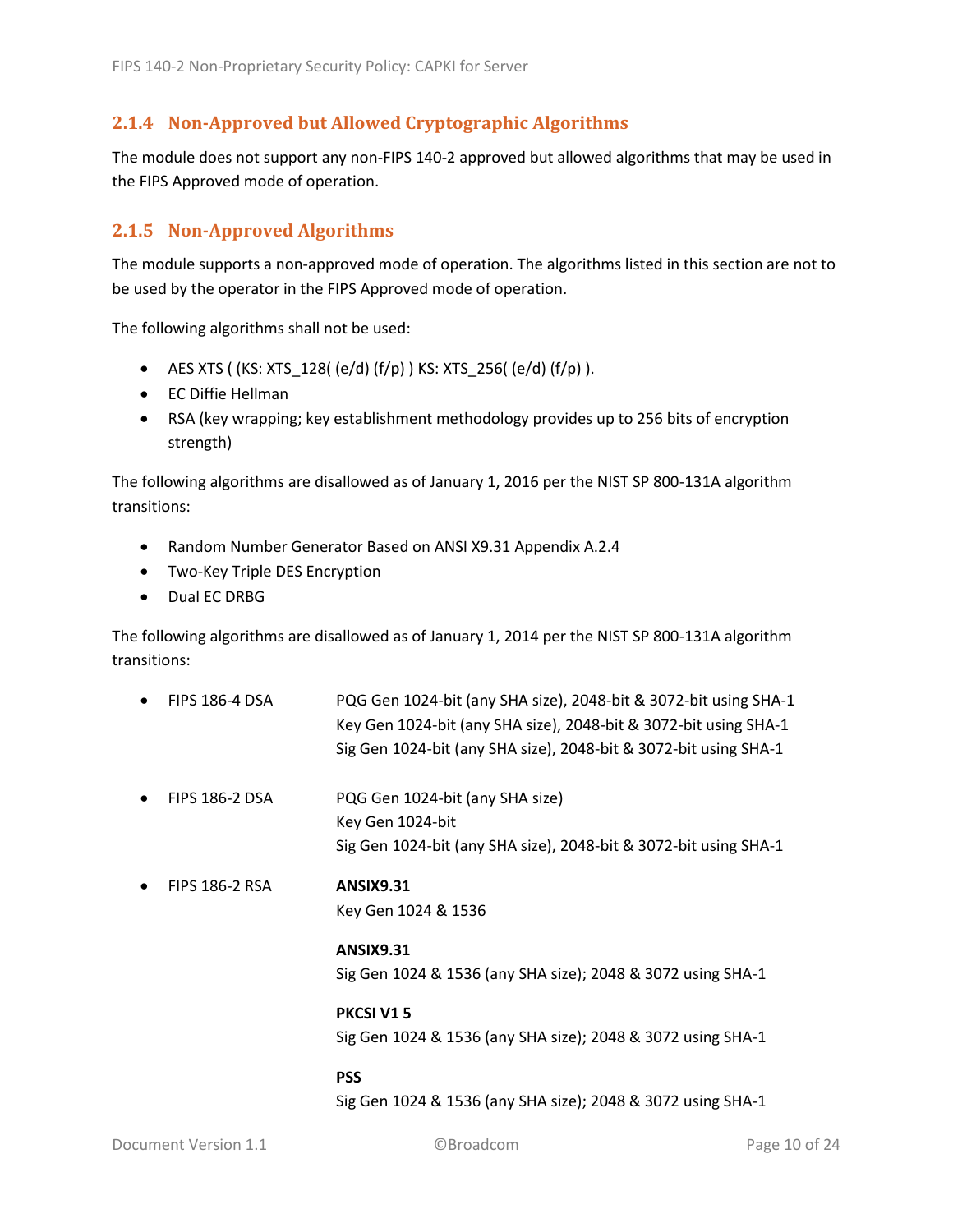• FIPS 186-4 RSA **ANSIX9.31** Sig Gen 1024 using SHA-1

> **PKCSI V1 5** Sig Gen 1024 using SHA-1

> **PSS** Sig Gen 1024 using SHA-1

- FIPS 186-2 ECDSA **Key Pair Generation: Curves** P-192, K-163 & B-163 **Sig Gen Curves** All P, K & B
- FIPS 186-4 ECDSA **Key Pair Generation: Curves** P-192, K-163 & B-163

**Sig Gen Curves** P-224, P-256, P-384, P-521, K-233, K-283, K-409, K-571, B-233, B-283, B-409 & B-571) (using SHA-1) P-192-, K-163 & B-163 (any SHA size)

• CVL (ECC CDH KAS)

The following algorithms are disallowed as of September 1, 2020 per the FIPS 186-2 transitions:

- FIPS 186-2 RSA (X9.31, PKCS #1.5, PSS)
	- o **ANSIX9.31**
		- Key Gen: 2048-bit, 3072-bit & 4096-bit
		- Sig Gen: 2048-bit, 3072-bit (any SHA size)
		- Sig Gen: 4096-bit using SHA-1

#### o **PKCS1 V1 5**

- Sig Gen: 2048-bit, 3072-bit (any SHA size)
- Sig Gen: 4096-bit using SHA-1
- o **PSS**
	- Sig Gen: 2048-bit, 3072-bit (any SHA size)
	- Sig Gen: 4096-bit using SHA-1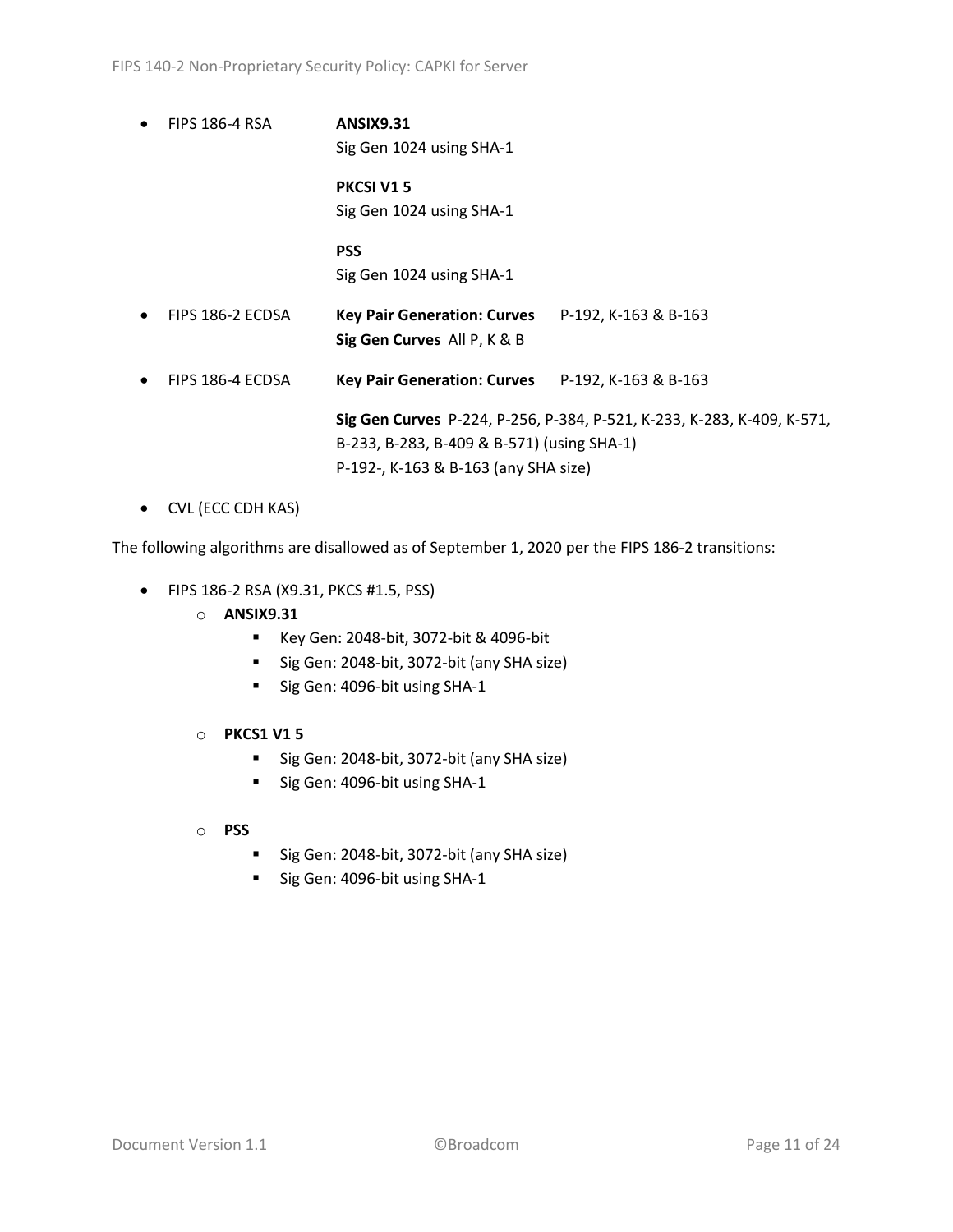## <span id="page-11-0"></span>**2.2 Module Interfaces**



The figure below shows the module's physical and logical block diagram:

<span id="page-11-1"></span>**Figure 1 – Module Boundary and Interfaces Diagram**

The interfaces (ports) for the physical boundary include the computer keyboard port, mouse port, network port, USB ports, display and power plug. When operational, the module does not transmit any information across these physical ports because it is a software cryptographic module. Therefore, the module's interfaces are purely logical and are provided through the Application Programming Interface (API) that a calling daemon can operate. The logical interfaces expose services that applications directly call, and the API provides functions that may be called by a referencing application (see Sectio[n 2.3](#page-12-0) – [Roles, Services, and Authentication](#page-12-0) for the list of available functions). The module distinguishes between logical interfaces by logically separating the information according to the defined API.

The API provided by the module is mapped onto the FIPS 140-2 logical interfaces: data input, data output, control input, and status output. Each of the FIPS 140-2 logical interfaces relates to the module's callable interface, as follows: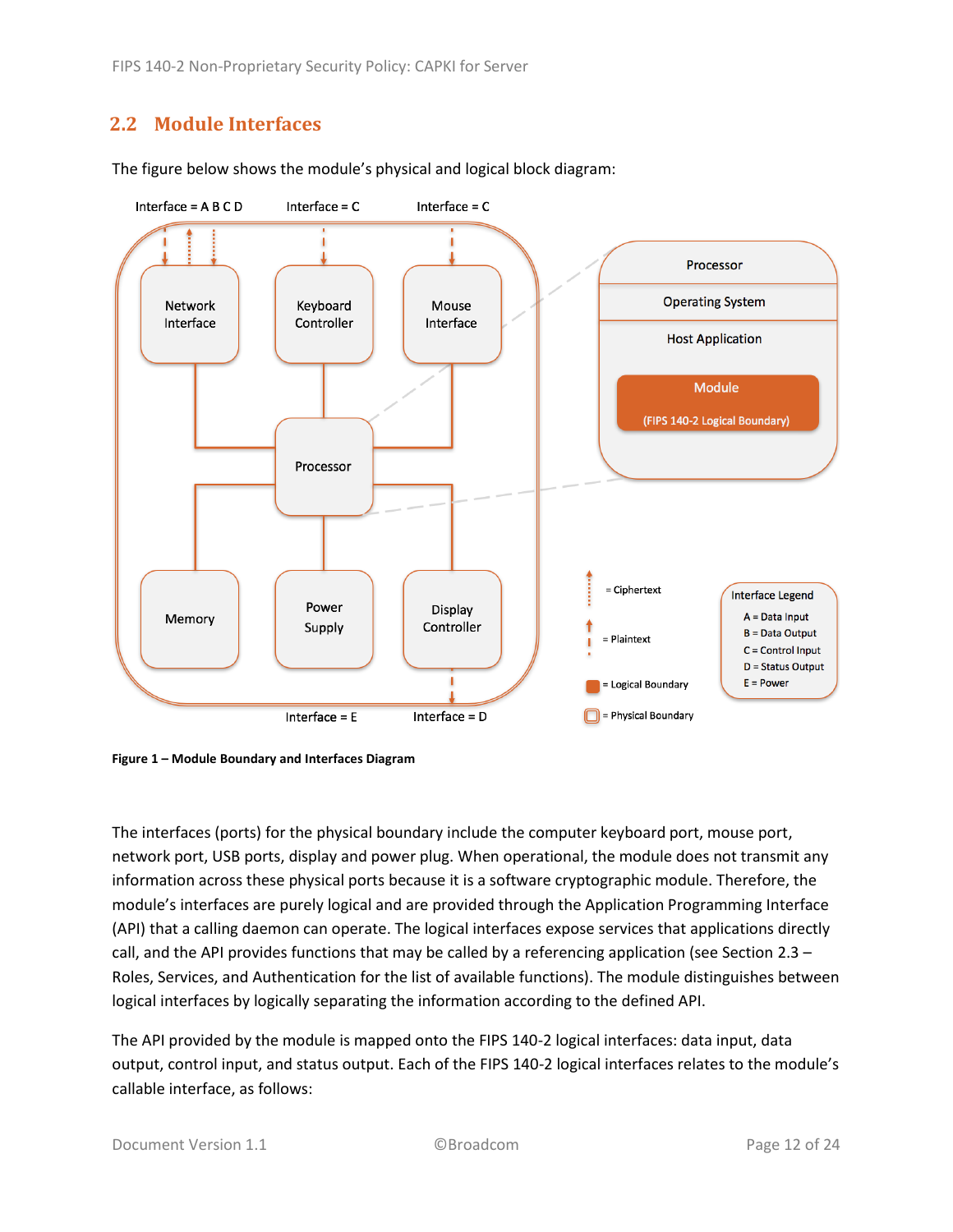| FIPS 140-2 Interface | <b>Logical Interface</b>          | <b>Module Physical Interface</b> |
|----------------------|-----------------------------------|----------------------------------|
| Data Input           | Input parameters of API function  | Network Interface                |
|                      | calls                             |                                  |
| Data Output          | Output parameters of API function | Network Interface                |
|                      | calls                             |                                  |
| Control Input        | API function calls                | Keyboard Interface, Mouse        |
|                      |                                   | Interface                        |
| <b>Status Output</b> | For FIPS mode, function calls     | <b>Display Controller</b>        |
|                      | returning status information and  |                                  |
|                      | return codes provided by API      |                                  |
|                      | function calls.                   |                                  |
| Power                | None                              | Power Supply                     |

**Table 4 – Logical Interface / Physical Interface Mapping**

As shown in Figure 1 – [Module Boundary and Interfaces Diagram](#page-11-1) and Table 5 – [Module Services, Roles,](#page-13-3) [and Descriptions,](#page-13-3) the output data path is provided by the data interfaces and is logically disconnected from processes performing key generation or zeroization. No key information will be output through the data output interface when the module zeroizes keys.

#### <span id="page-12-0"></span>**2.3 Roles, Services, and Authentication**

The module supports a Crypto Officer and a User role. The module does not support a Maintenance role. The User and Crypto-Officer roles are implicitly assumed by the entity accessing services implemented by the module.

#### <span id="page-12-1"></span>**2.3.1 Operator Services and Descriptions**

The module supports services that are available to users in the various roles. All the services are described in detail in the module's user documentation. The following table shows the services available to the various roles and the access to cryptographic keys and CSPs resulting from services:

| <b>Service</b>           | <b>Roles</b>   | <b>CSP / Algorithm</b>                  | <b>Permission</b>  |
|--------------------------|----------------|-----------------------------------------|--------------------|
| Module initialization    | Crypto         | <b>None</b>                             | CO:                |
|                          | <b>Officer</b> |                                         | execute            |
|                          |                |                                         |                    |
| Symmetric                | User           | AES Key, Triple-DES Key                 | User:              |
| encryption/decryption    |                |                                         | read/write/execute |
| Digital signature        | User           | RSA Private Key, DSA Private Key, ECDSA | User:              |
| generation               |                | Private Key                             | read/write/execute |
| <b>Digital Signature</b> | User           | RSA Public Key, DSA Public Key, ECDSA   | User:              |
| verification             |                | Public Key                              | read/write/execute |
| Symmetric key            | User           | AES Key, Triple-DES Key                 | User:              |
| generation               |                |                                         | read/write/execute |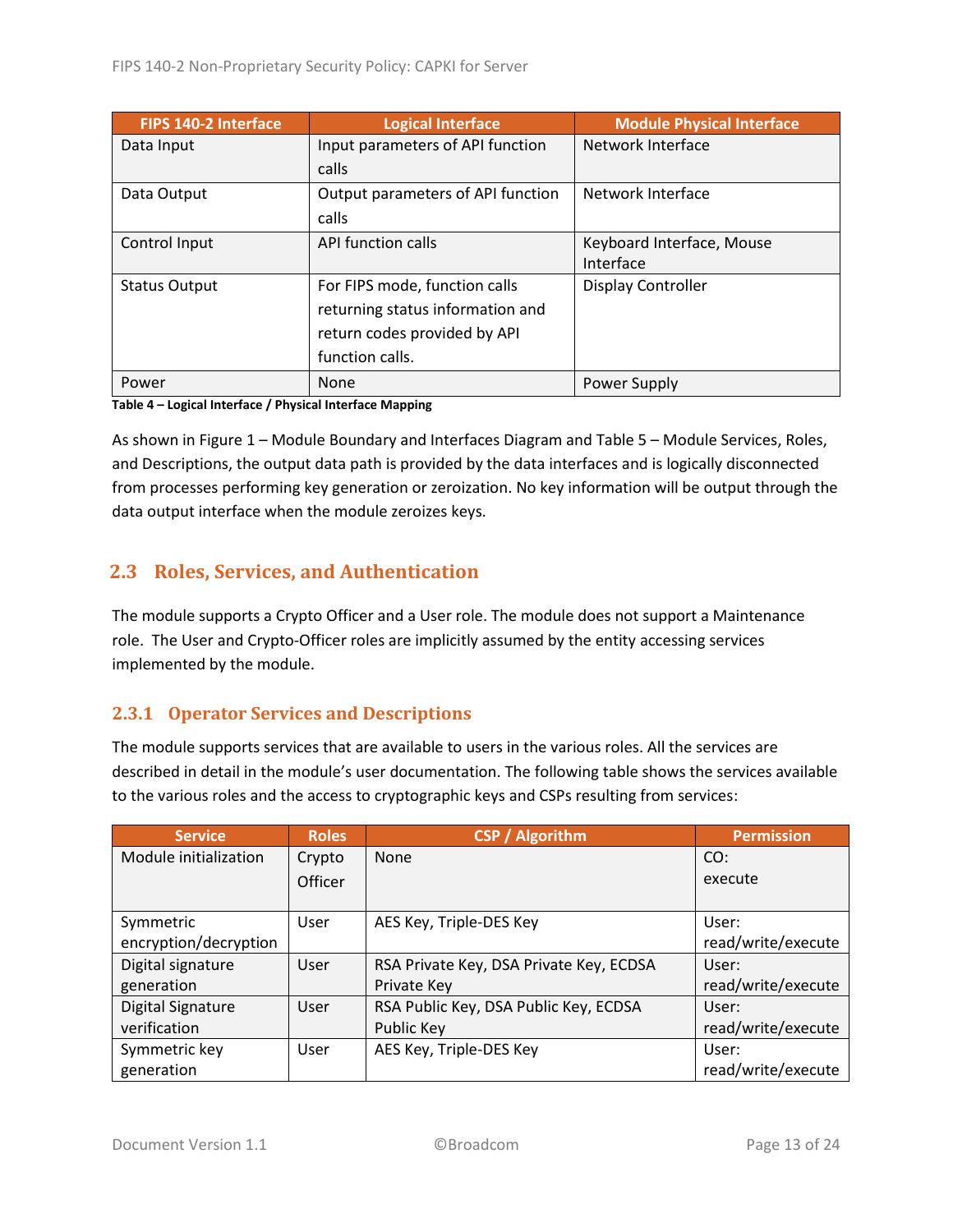| <b>Service</b>       | <b>Roles</b> | <b>CSP</b> / Algorithm                 | <b>Permission</b>  |
|----------------------|--------------|----------------------------------------|--------------------|
| Asymmetric key       | <b>User</b>  | DSA Private Key, ECDSA Private Key     | User:              |
| generation           |              |                                        | read/write/execute |
| Keyed Hash (HMAC)    | User         | <b>HMAC Key</b>                        | User:              |
|                      |              | HMAC SHA-1, HMAC SHA-224, HMAC SHA-    | read/write/execute |
|                      |              | 256, HMAC SHA-384, HMAC SHA-512        |                    |
| Message digest (SHS) | User         | SHA-1, SHA-224, SHA-256, SHA-384, SHA- | User:              |
|                      |              | 512                                    | read/write/execute |
| Random number        | User         | DRBG Internal State, DRBG Entropy      | User:              |
| generation           |              |                                        | read/write/execute |
| Show status          | Crypto       | <b>None</b>                            | User and CO:       |
|                      | Officer      |                                        | execute            |
|                      | User         |                                        |                    |
| Self test            | User         | None                                   | User:              |
|                      |              |                                        | read/execute       |
| Zeroize              | Crypto       | All CSPs                               | CO:                |
|                      | Officer      |                                        | read/write/execute |
|                      | User         |                                        |                    |

<span id="page-13-3"></span>**Table 5 – Module Services, Roles, and Descriptions**

The operator is required to review the sections *Approved Cryptographic Algorithms*, *Non-Approved but Allowed Cryptographic Algorithms*, *Non-Approved Cryptographic Algorithms*, and *Guidance and Secure Operation* to ensure only approved algorithms are used.

#### <span id="page-13-0"></span>**2.3.2 Operator Authentication**

As required by FIPS 140-2, there are two roles (a Crypto Officer role and User role) in the module that operators may assume. As allowed by Level 1, the module does not support authentication to access services. As such, there are no applicable authentication policies. Access control policies are implicitly defined by the services available to the roles as specified in Table 5 – [Module Services, Roles,](#page-13-3) and [Descriptions.](#page-13-3)

## <span id="page-13-1"></span>**2.4 Physical Security**

This section of requirements does not apply to this module. The module is a software-only module and does not implement any physical security mechanisms.

## <span id="page-13-2"></span>**2.5 Operational Environment**

The module operates on a general purpose computer (GPC) running a general purpose operating system (GPOS). For FIPS purposes, the module is running on this operating system in single user mode and does not require any additional configuration to meet the FIPS requirements.

The module was tested on the following platform: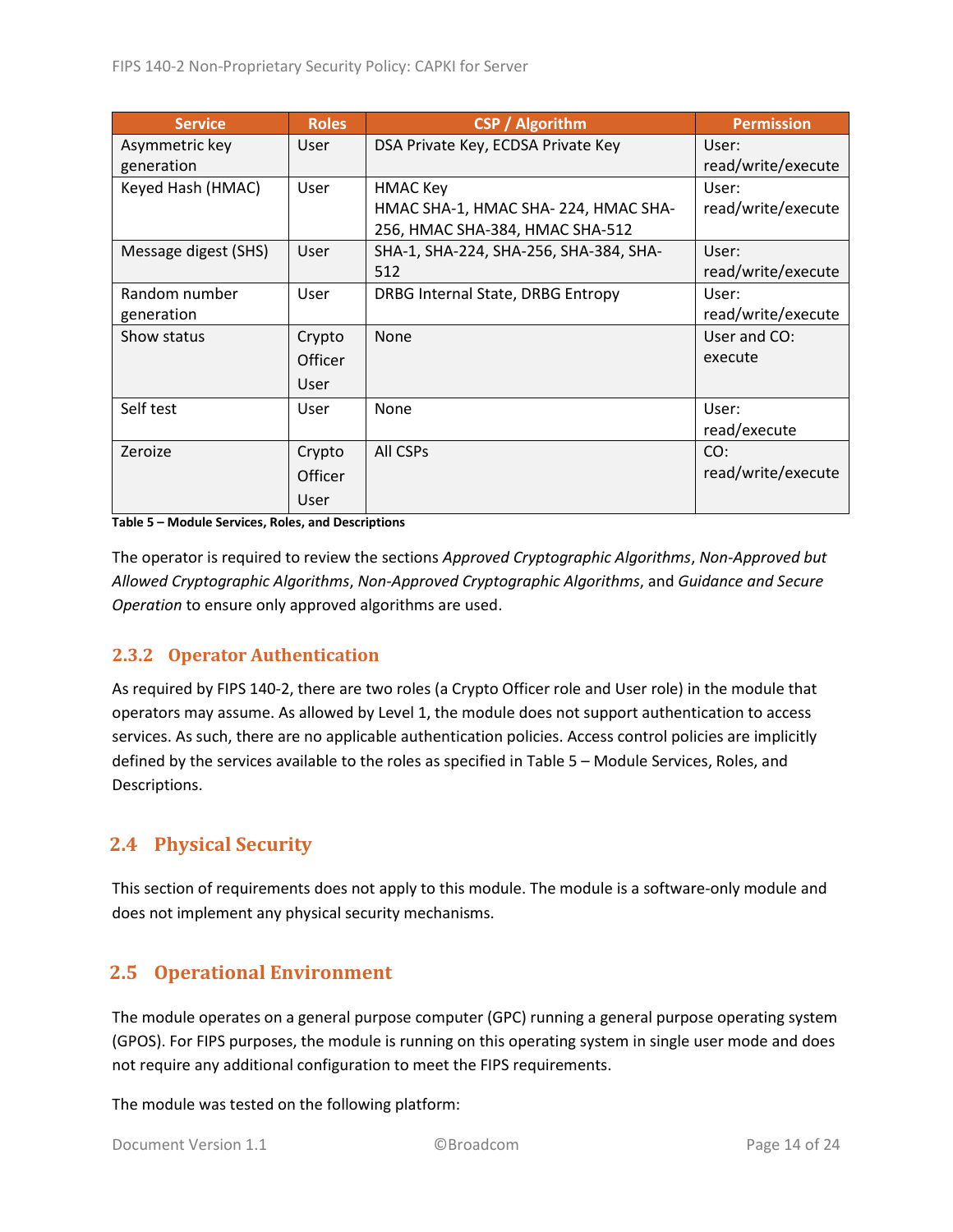• CentOS 7.3 running on a Dell Optiplex 755 with an Intel Celeron 430 processor

FIPS 140-2 validation compliance is maintained for other versions of the respective operating system family where the module source code is unmodified, and the requirements outlined in NIST IG G.5 are met. No claim can be made as to the correct operation of the module or the security strengths of the generated keys when ported to an operational environment which is not listed on the validation certificate.

The module, when compiled from the same unmodified source code is vendor-affirmed to be FIPS 140-2 compliant when running on the following supported operating systems for which operational testing and algorithm testing were not performed:

- Microsoft Windows Server 2012, 2016, 2019, 2020, 2022
- Microsoft Windows 7, 10, 11
- Red Hat Enterprise Linux 6, 7 and 8
- SUSE Linux 10, 11 and 12

The GPC(s) used during testing met Federal Communications Commission (FCC) FCC Electromagnetic Interference (EMI) and Electromagnetic Compatibility (EMC) requirements for business use as defined by 47 Code of Federal Regulations, Part15, Subpart B.

#### <span id="page-14-0"></span>**2.6 Cryptographic Key Management**

The table below provides a complete list of Critical Security Parameters and keys used within the module:

| <b>Keys and CSPs</b> | <b>Storage</b><br><b>Locations</b> | <b>Storage</b><br><b>Method</b> | <b>Input</b><br><b>Method</b> | Output<br><b>Method</b> | <b>Zeroization</b> | <b>Access</b> |
|----------------------|------------------------------------|---------------------------------|-------------------------------|-------------------------|--------------------|---------------|
| AES Key (128,        | <b>RAM</b>                         | Plaintext                       | API call                      | None                    | power cycle        | CO: RWD       |
| 192, 256 bits)       |                                    |                                 | parameter                     |                         | cleanse()          |               |
|                      |                                    |                                 |                               |                         |                    | U: RWD        |
| Encrypt/Decrypt      |                                    |                                 |                               |                         |                    |               |
| operations           |                                    |                                 |                               |                         |                    |               |
| Used to generate     |                                    |                                 |                               |                         |                    |               |
| and verify MACs      |                                    |                                 |                               |                         |                    |               |
| with AES as part     |                                    |                                 |                               |                         |                    |               |
| of the CMAC          |                                    |                                 |                               |                         |                    |               |
| algorithm.           |                                    |                                 |                               |                         |                    |               |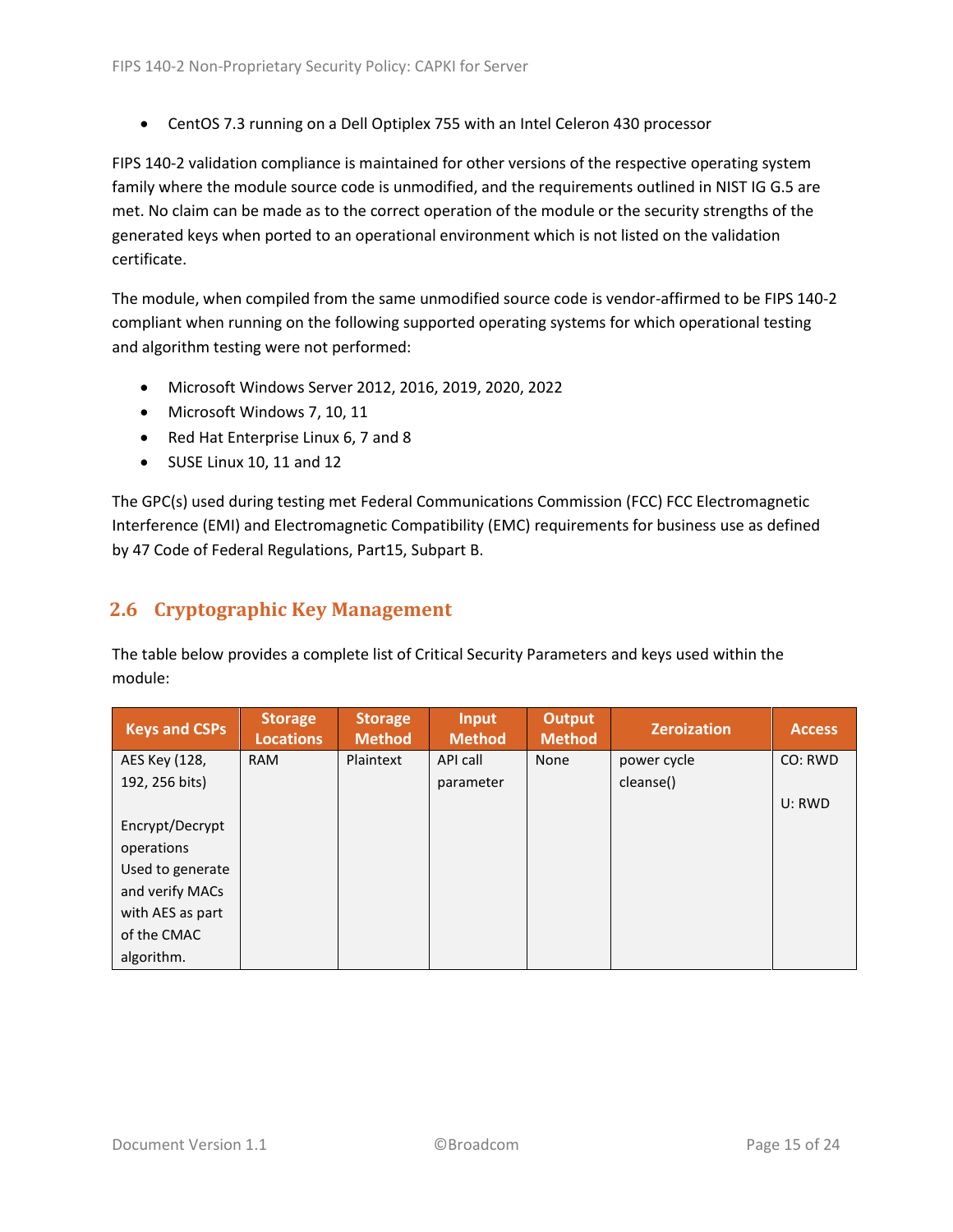| <b>Keys and CSPs</b> | <b>Storage</b><br><b>Locations</b> | <b>Storage</b><br><b>Method</b> | <b>Input</b><br><b>Method</b> | <b>Output</b><br><b>Method</b> | <b>Zeroization</b> | <b>Access</b> |
|----------------------|------------------------------------|---------------------------------|-------------------------------|--------------------------------|--------------------|---------------|
| Triple-DES Key       | <b>RAM</b>                         | Plaintext                       | API call                      | None                           | power cycle        | CO: RWD       |
| (168 bits)           |                                    |                                 | parameter                     |                                | cleanse()          |               |
|                      |                                    |                                 |                               |                                |                    | U: RWD        |
| Used for             |                                    |                                 |                               |                                |                    |               |
| Encrypt/Decrypt      |                                    |                                 |                               |                                |                    |               |
| operations.          |                                    |                                 |                               |                                |                    |               |
| Used for             |                                    |                                 |                               |                                |                    |               |
| generating and       |                                    |                                 |                               |                                |                    |               |
| verifying MACs       |                                    |                                 |                               |                                |                    |               |
| with Triple-DES      |                                    |                                 |                               |                                |                    |               |
| as part of the       |                                    |                                 |                               |                                |                    |               |
| CMAC algorithm.      |                                    |                                 |                               |                                |                    |               |
| RSA Public Key       | <b>RAM</b>                         | Plaintext                       | <b>API call</b>               | API call                       | power cycle        | CO: RWD       |
| (1024, 1536,         |                                    |                                 | parameter                     | parameter                      | cleanse()          |               |
| 2048, 3072, 4096     |                                    |                                 |                               |                                |                    | U: RWD        |
| bits)                |                                    |                                 |                               |                                |                    |               |
|                      |                                    |                                 |                               |                                |                    |               |
| <b>RSA</b>           |                                    |                                 |                               |                                |                    |               |
| public/private       |                                    |                                 |                               |                                |                    |               |
| keys used to sign    |                                    |                                 |                               |                                |                    |               |
| and verify data.     |                                    |                                 |                               |                                |                    |               |
| RSA Private Key      | <b>RAM</b>                         | Plaintext                       | API call                      | API call                       | power cycle        | CO: RWD       |
| (2048, 3072,         |                                    |                                 | parameter                     | parameter                      | cleanse()          |               |
| 4096 bits)           |                                    |                                 |                               |                                |                    | U: RWD        |
| <b>RSA</b>           |                                    |                                 |                               |                                |                    |               |
| public/private       |                                    |                                 |                               |                                |                    |               |
| keys used to sign    |                                    |                                 |                               |                                |                    |               |
| and verify data.     |                                    |                                 |                               |                                |                    |               |
| DSA Public Key       | <b>RAM</b>                         | Plaintext                       | API call                      | <b>API call</b>                | power cycle        | CO: RWD       |
| (1024, 2048, and     |                                    |                                 | parameter                     | parameter                      | cleanse()          |               |
| 3072 bits)           |                                    |                                 |                               |                                |                    | U: RWD        |
|                      |                                    |                                 |                               |                                |                    |               |
| <b>DSA</b>           |                                    |                                 |                               |                                |                    |               |
| public/private       |                                    |                                 |                               |                                |                    |               |
| keys used to sign    |                                    |                                 |                               |                                |                    |               |
| and verify data.     |                                    |                                 |                               |                                |                    |               |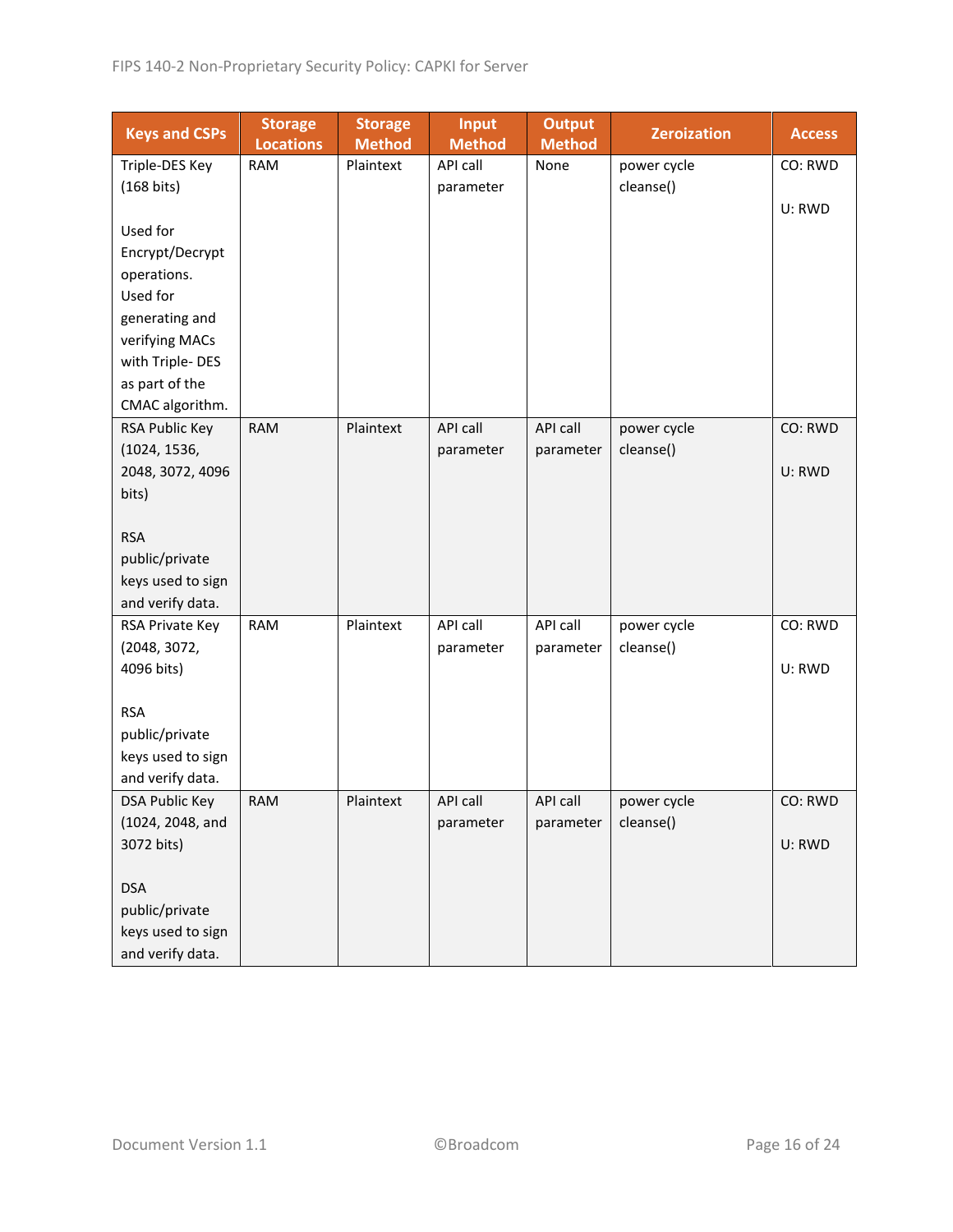| <b>Keys and CSPs</b> | <b>Storage</b><br><b>Locations</b> | <b>Storage</b><br><b>Method</b> | <b>Input</b><br><b>Method</b> | <b>Output</b><br><b>Method</b> | <b>Zeroization</b> | <b>Access</b> |
|----------------------|------------------------------------|---------------------------------|-------------------------------|--------------------------------|--------------------|---------------|
| DSA Private Key      | <b>RAM</b>                         | Plaintext                       | API call                      | API call                       | power cycle        | CO: RWD       |
| (2048, and 3072      |                                    |                                 | parameter                     | parameter                      | cleanse()          |               |
| bits)                |                                    |                                 |                               |                                |                    | U: RWD        |
|                      |                                    |                                 |                               |                                |                    |               |
| <b>DSA</b>           |                                    |                                 |                               |                                |                    |               |
| public/private       |                                    |                                 |                               |                                |                    |               |
| keys used to sign    |                                    |                                 |                               |                                |                    |               |
| and verify data.     |                                    |                                 |                               |                                |                    |               |
| НМАС Кеу (≥ 112      | <b>RAM</b>                         | Plaintext                       | API call                      | API call                       | power cycle        | CO: RWD       |
| bits)                |                                    |                                 | parameter                     | parameter                      | cleanse()          |               |
| HMAC keys used       |                                    |                                 |                               |                                |                    | U: RWD        |
| to generate and      |                                    |                                 |                               |                                |                    |               |
| verify MACs on       |                                    |                                 |                               |                                |                    |               |
| data.                |                                    |                                 |                               |                                |                    |               |
| <b>Integrity Key</b> | Module                             | Plaintext                       | None                          | None                           | None               | CO: RWD       |
|                      | Binary                             |                                 |                               |                                |                    |               |
|                      |                                    |                                 |                               |                                |                    | U: RWD        |
| <b>ECDSA Private</b> | <b>RAM</b>                         | Plaintext                       | API call                      | API call                       | power cycle        | CO: RWD       |
| Key (PKG: Curves     |                                    |                                 | parameter                     | parameter                      | cleanse()          |               |
| (P-224, P-256, P-    |                                    |                                 |                               |                                |                    | U: RWD        |
| 384, P-521, K-       |                                    |                                 |                               |                                |                    |               |
| 233, K-283, K-       |                                    |                                 |                               |                                |                    |               |
| 409, K-571, B-       |                                    |                                 |                               |                                |                    |               |
| 233, B-283, B-       |                                    |                                 |                               |                                |                    |               |
| 409 & B-571)         |                                    |                                 |                               |                                |                    |               |
| PKV: Curves All      |                                    |                                 |                               |                                |                    |               |
| P, K & B)            |                                    |                                 |                               |                                |                    |               |
| <b>ECDSA</b>         |                                    |                                 |                               |                                |                    |               |
| public/private       |                                    |                                 |                               |                                |                    |               |
| keys used to sign    |                                    |                                 |                               |                                |                    |               |
| and verify data.     |                                    |                                 |                               |                                |                    |               |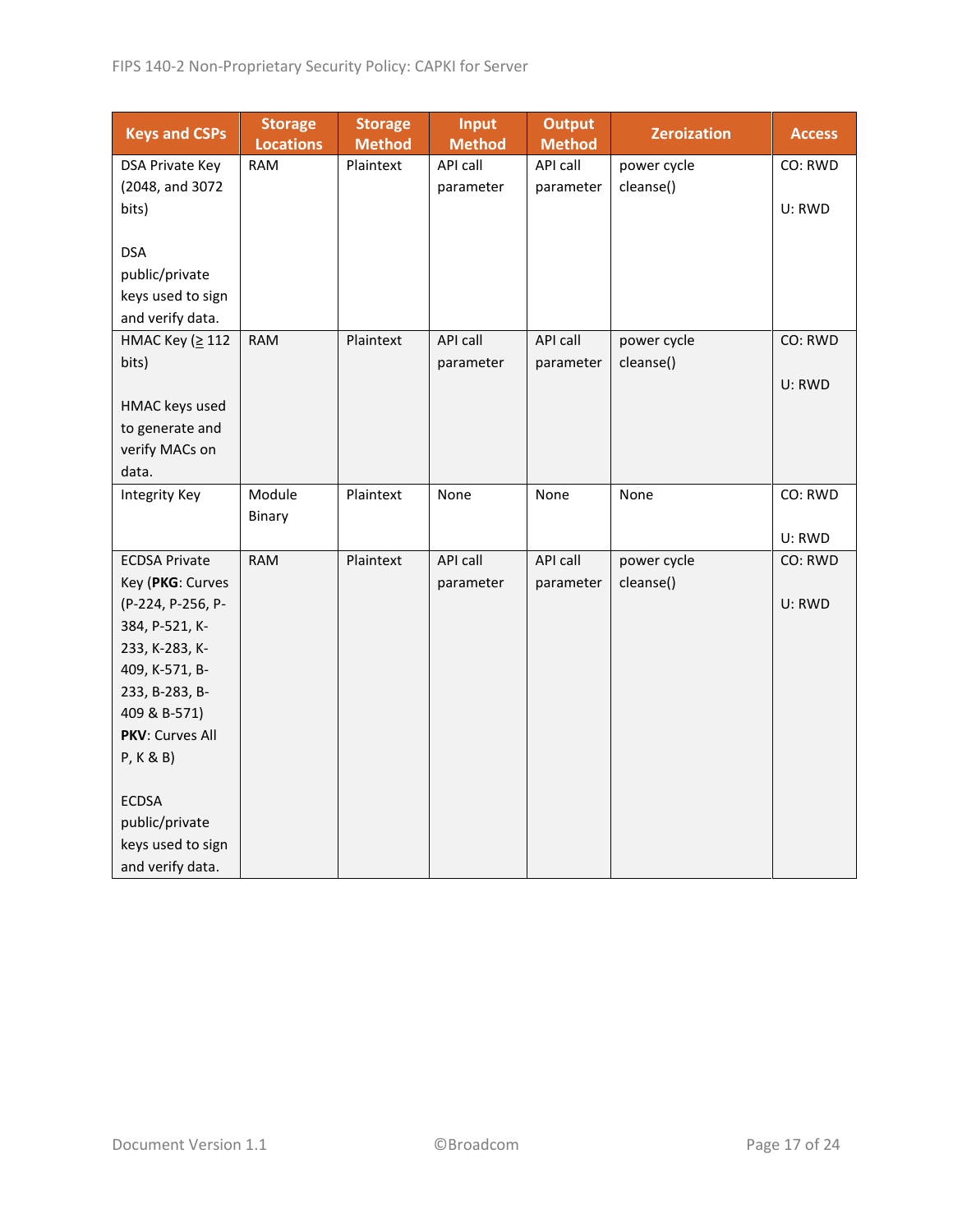| <b>Keys and CSPs</b>    | <b>Storage</b><br><b>Locations</b> | <b>Storage</b><br><b>Method</b> | <b>Input</b><br><b>Method</b> | <b>Output</b><br><b>Method</b> | <b>Zeroization</b> | <b>Access</b> |
|-------------------------|------------------------------------|---------------------------------|-------------------------------|--------------------------------|--------------------|---------------|
| <b>ECDSA Public Key</b> | <b>RAM</b>                         | Plaintext                       | API call                      | API call                       | power cycle        | CO: RWD       |
| (PKG: Curves (P-        |                                    |                                 | parameter                     | parameter                      | cleanse()          |               |
| 224, P-256, P-          |                                    |                                 |                               |                                |                    | U: RWD        |
| 384, P-521, K-          |                                    |                                 |                               |                                |                    |               |
| 233, K-283, K-          |                                    |                                 |                               |                                |                    |               |
| 409, K-571, B-          |                                    |                                 |                               |                                |                    |               |
| 233, B-283, B-          |                                    |                                 |                               |                                |                    |               |
| 409 & B-571)            |                                    |                                 |                               |                                |                    |               |
| PKV: Curves All         |                                    |                                 |                               |                                |                    |               |
| P, K & B)               |                                    |                                 |                               |                                |                    |               |
|                         |                                    |                                 |                               |                                |                    |               |
| <b>ECDSA</b>            |                                    |                                 |                               |                                |                    |               |
| public/private          |                                    |                                 |                               |                                |                    |               |
| keys used to sign       |                                    |                                 |                               |                                |                    |               |
| and verify data.        |                                    |                                 |                               |                                |                    |               |
| <b>DRBG Internal</b>    | <b>RAM</b>                         | Plaintext                       | None                          | None                           | power cycle        | CO: RWD       |
| state (V,C, Key         |                                    |                                 |                               |                                | cleanse()          |               |
| value)                  |                                    |                                 |                               |                                |                    | U: RWD        |
| V and key are           |                                    |                                 |                               |                                |                    |               |
| used as part of         |                                    |                                 |                               |                                |                    |               |
| <b>HMAC and CTR</b>     |                                    |                                 |                               |                                |                    |               |
| DRBG process. V         |                                    |                                 |                               |                                |                    |               |
| and C are used as       |                                    |                                 |                               |                                |                    |               |
| part of HASH            |                                    |                                 |                               |                                |                    |               |
| DRBG process.           |                                    |                                 |                               |                                |                    |               |
| <b>DRBG Entropy</b>     | <b>RAM</b>                         | Plaintext                       | API call                      | None                           | power cycle        | CO: RWD       |
|                         |                                    |                                 | parameter                     |                                | cleanse()          |               |
| Entropy input           |                                    |                                 |                               |                                |                    | U: RWD        |
| strings used as         |                                    |                                 |                               |                                |                    |               |
| part of the DRBG        |                                    |                                 |                               |                                |                    |               |
| process.                |                                    |                                 |                               |                                |                    |               |

 $R = Read \tW = Write \tD = Delete$ 

#### **Table 6 – Module Keys/CSPs**

*Please note that keys can be generated by the module for the services that require those keys, but the keys will always be input via an API call.*

The application that uses the module is responsible for appropriate destruction and zeroization of the key material. The module provides functions for key allocation and destruction which overwrite the memory that is occupied by the key information with zeros before it is deallocated.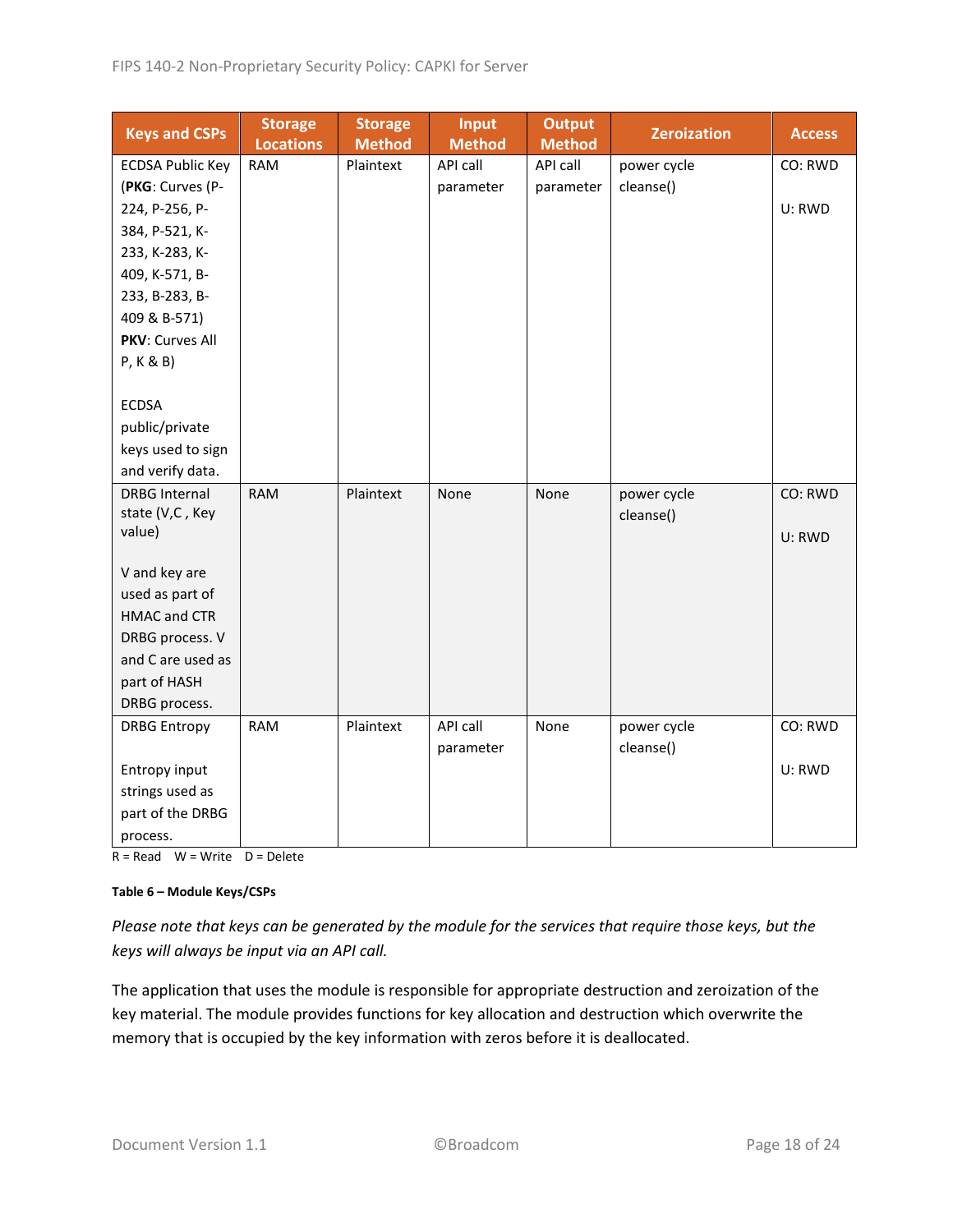#### <span id="page-18-0"></span>**2.6.1 Random Number Generation**

The module uses SP 800-90A DRBGs for creation of asymmetric and symmetric keys.

The module accepts input from entropy sources external to the cryptographic boundary for use as seed material for the module's Approved DRBGs. The calling application of the module shall use entropy sources that meet the security strength required for the random bit generation mechanism as shown in NIST Special Publication 800-90A Table 2 (Hash\_DRBG, HMAC\_DRBG) and Table 3 (CTR\_DRBG). At a minimum, the entropy source shall provide at least 128 bits of entropy to the DRBG.

The module performs continual tests on the random numbers it uses to ensure that the seed inputs to the Approved DRBGs do not have the same value. The module also performs continual tests on the output of the Approved DRBGs to ensure that consecutive random numbers do not repeat.

In accordance with FIPS 140-2 IG D.12, the cryptographic module performs Cryptographic Key Generation (CKG) for asymmetric keys as per NIST SP 800-133rev2 (vendor affirmed). The resulting symmetric key or asymmetric seed is an unmodified output from a DRBG.

The AES GCM IV generation is in compliance with the RFC5288 and RFC5289 and shall only be used for the TLS protocol version 1.2 to be compliant with [FIPS 140-2 IG] IG A.5, provision 1 ("TLS protocol IV generation"); thus, the module is compliant with [SP 800-52]. Refer to Sectio[n 3.2.1](#page-22-5) for additional detail.

### <span id="page-18-1"></span>**2.6.2 Key/Critical Security Parameter (CSP) Authorized Access and Use by Role and Service/Function**

An authorized application as user (the User role) has access to all key data generated during the operation of the module.

#### <span id="page-18-2"></span>**2.6.3 Key/CSP Storage**

Public and private keys are provided to the module by the calling process and are destroyed when released by the appropriate API function calls or during power cycle. The module does not perform persistent storage of keys.

#### <span id="page-18-3"></span>**2.6.4 Key/CSP Zeroization**

The application is responsible for calling the appropriate destruction functions from the API. The destruction functions then overwrite the memory occupied by keys with zeros and deallocates the memory. This occurs during process termination / power cycle. Keys are immediately zeroized upon deallocation, which sufficiently protects the CSPs from compromise.

#### <span id="page-18-4"></span>**2.7 Self-Tests**

FIPS 140-2 requires that the module perform self-tests to ensure the integrity of the module and the correctness of the cryptographic functionality at start up. In addition, some functions require continuous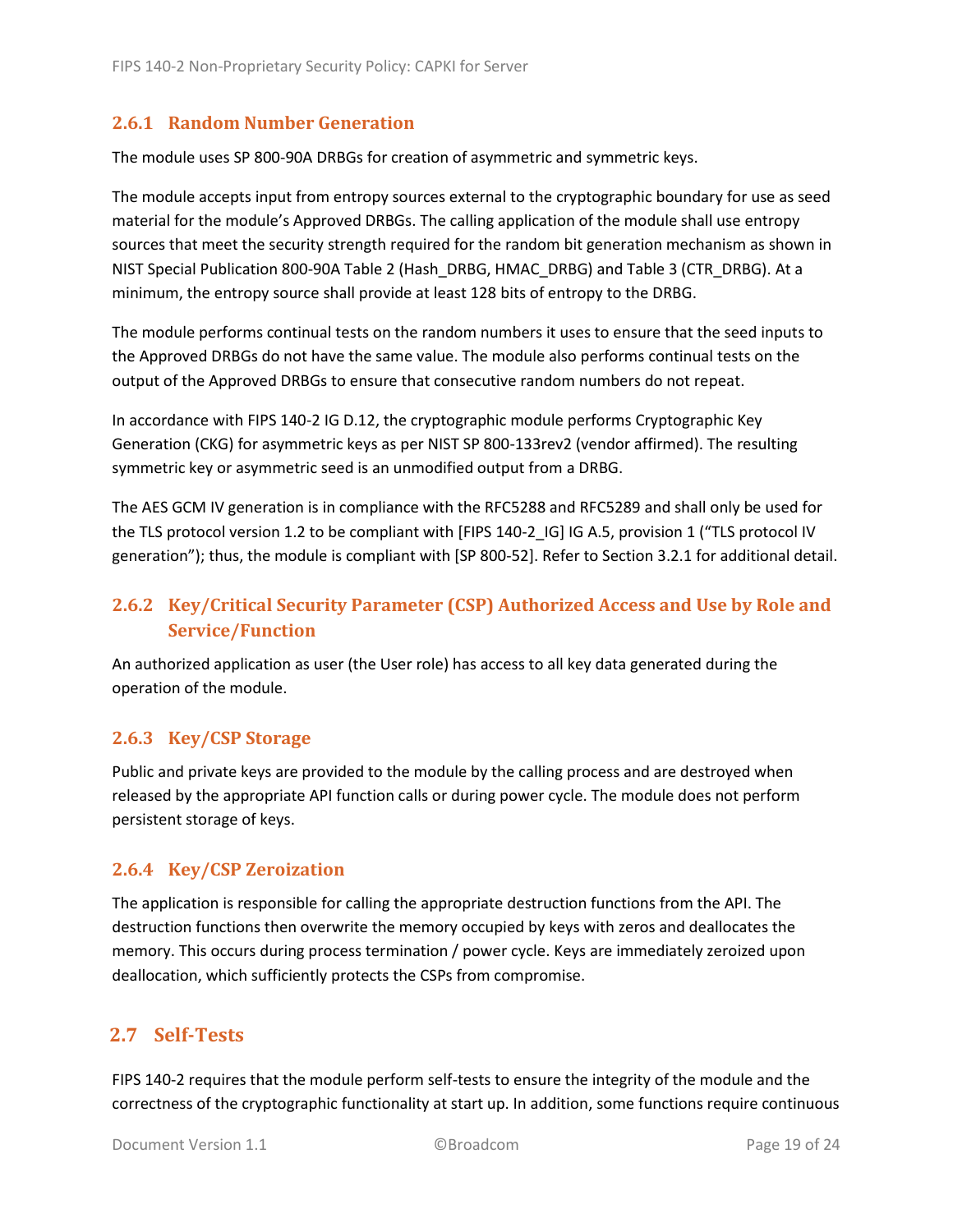verification of function, such as the random number generator. All of these tests are listed and described in this section. In the event of a self-test error, the module will log the error and will halt. The module must be initialized into memory to resume function.

The following sections discuss the module's self-tests in more detail.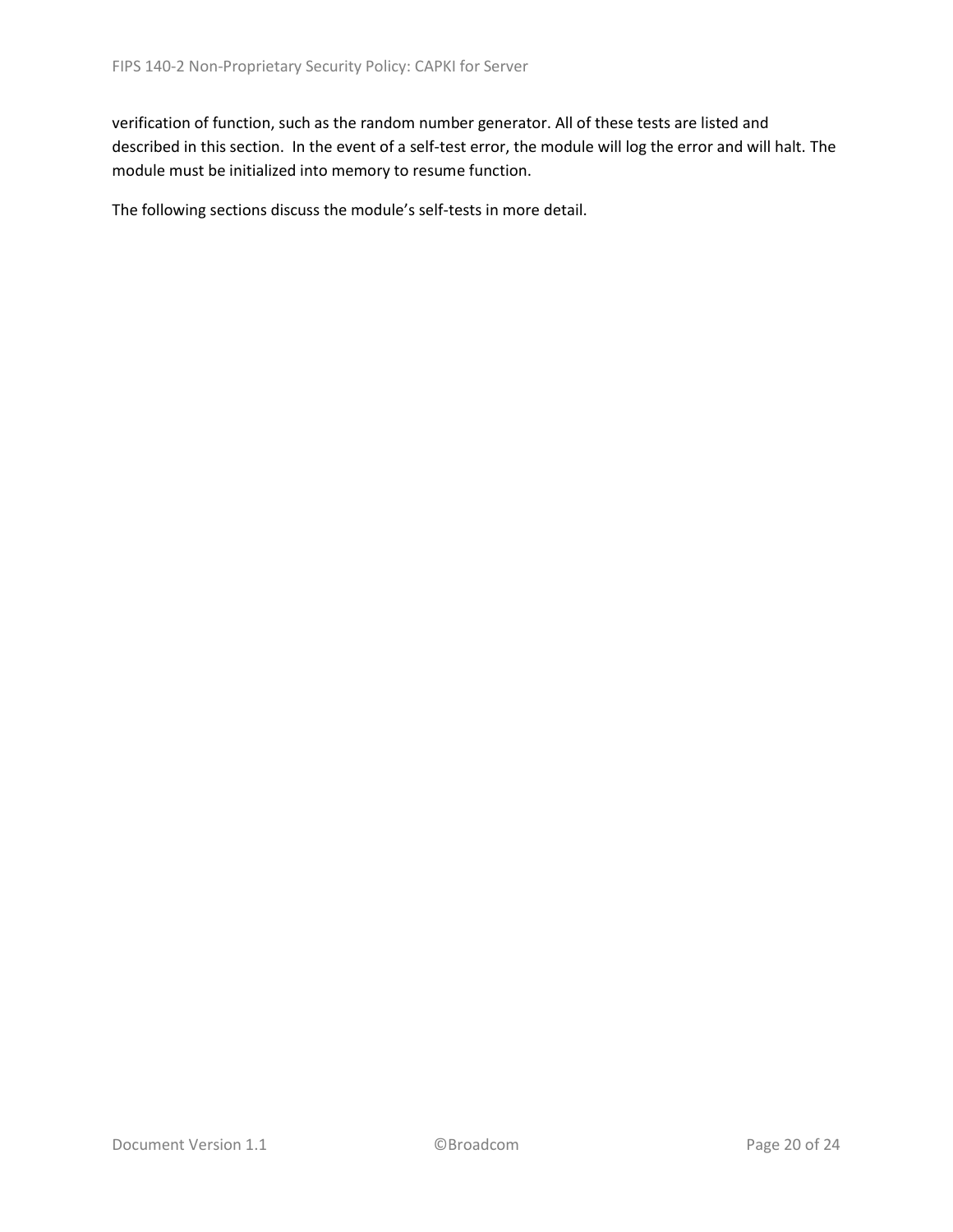#### <span id="page-20-0"></span>**2.7.1 Power-On Self-Tests**

Power-on self-tests are executed automatically when the module is loaded into memory. The module verifies the integrity of the runtime executable using a HMAC-SHA-1 digest computed at build time. If the fingerprints match, the power-up self-tests are then performed. If the power-up self-tests are successful, a flag is set to indicate the module is in FIPS mode (the operator is still required to follow the guidance in Section [3](#page-22-0) to ensure the module is running in FIPS-approved mode of operation).

| <b>TYPE</b>                     | <b>DETAIL</b>                                                    |  |  |  |
|---------------------------------|------------------------------------------------------------------|--|--|--|
| Software Integrity Check        | HMAC-SHA-1 on all module components (HMAC<br>$\bullet$           |  |  |  |
|                                 | Cert. #3164)                                                     |  |  |  |
| Known Answer Tests <sup>1</sup> | AES ECB mode encrypt/decrypt 128-bit key length<br>$\bullet$     |  |  |  |
|                                 | AES CCM mode encrypt/decrypt 192-bit key length                  |  |  |  |
|                                 | AES GCM mode encrypt/decrypt 256-bit key length                  |  |  |  |
|                                 | AES CMAC CBC mode, encrypt/decrypt with 128,                     |  |  |  |
|                                 | 192, 256-bit key lengths                                         |  |  |  |
|                                 | $SHA-1$                                                          |  |  |  |
|                                 | HMAC-SHA-1                                                       |  |  |  |
|                                 | HMAC-SHA-224                                                     |  |  |  |
|                                 | HMAC-SHA-256                                                     |  |  |  |
|                                 | HMAC-SHA-384                                                     |  |  |  |
|                                 | HMAC-SHA-512                                                     |  |  |  |
|                                 | RSA sign/verify using 2048 bit key, SHA-256, PKCS#1<br>$\bullet$ |  |  |  |
|                                 | SP 800-90A DRBG (Hash_DRBG, HMAC_DRBG,                           |  |  |  |
|                                 | CTR DRBG)                                                        |  |  |  |
|                                 | Triple-DES ECB mode encrypt/decrypt 3-key                        |  |  |  |
|                                 | Triple-DES CMAC CBC mode generate/verify 3-key                   |  |  |  |
| Pair-wise Consistency Tests     | DSA sign/verify using 2048 bit key, SHA-384<br>$\bullet$         |  |  |  |
|                                 | ECDSA keygen/sign/verify using P-224, K-233 and<br>$\bullet$     |  |  |  |
|                                 | <b>SHA-512</b>                                                   |  |  |  |
|                                 | RSA (legacy test)                                                |  |  |  |

**Table 7 – Power-On Self-Tests**

Input, output, and cryptographic functions cannot be performed while the module is in a self-test or error state because the module is single-threaded and will not return to the calling application until the power-up self-tests are complete. If the power-up self-tests fail, subsequent calls to the module will also fail - thus no further cryptographic operations are possible.

The module performs power-up self-tests automatically during loading of the module by making use of default entry point (DEP) and no operator intervention is required.

<sup>1</sup> Note that all SHA-X KATs are tested as part of the respective HMAC SHA-X KAT. SHA-1 is also tested independently.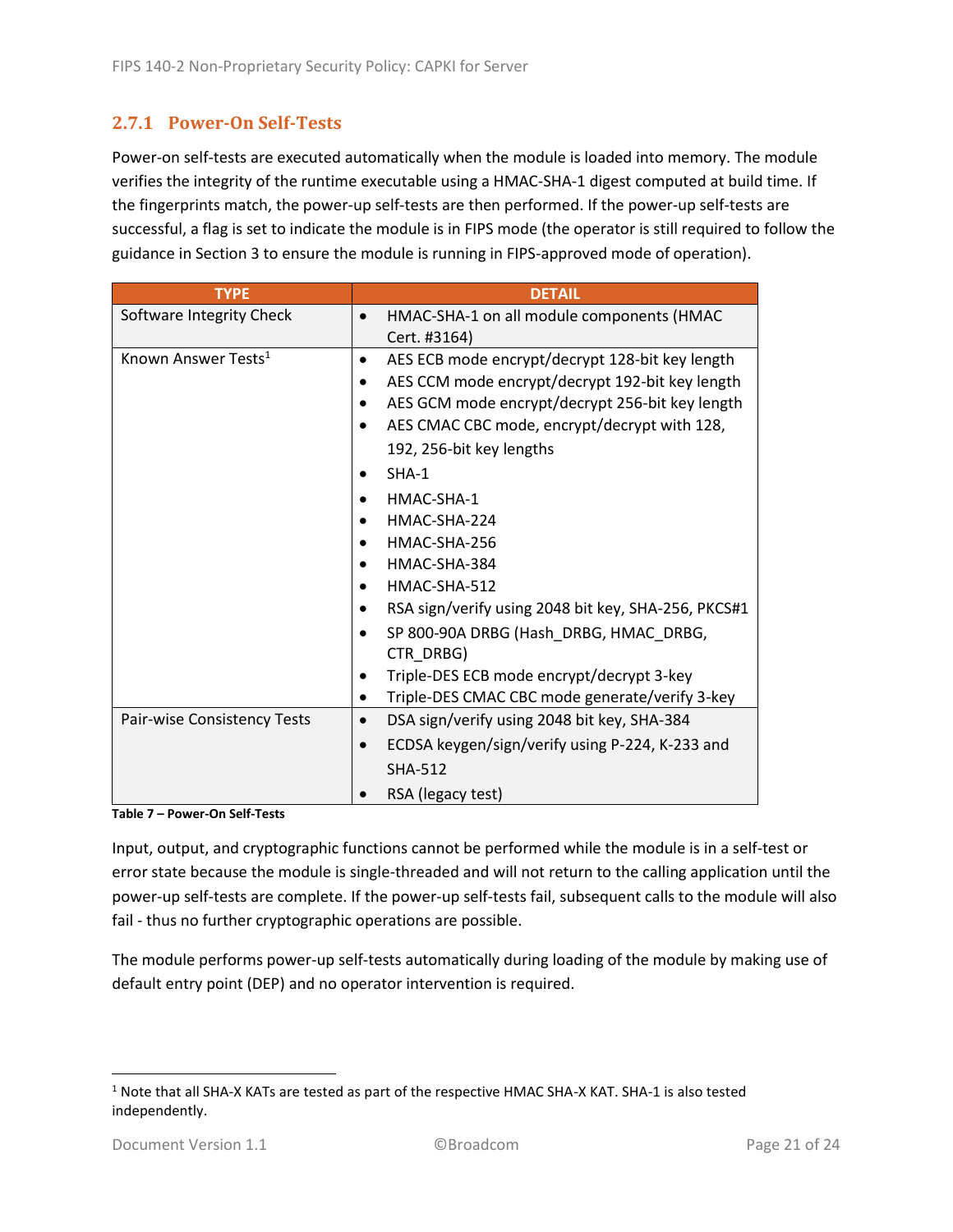#### <span id="page-21-0"></span>**2.7.2 Conditional Self-Tests**

The module implements the following conditional self-tests upon key generation, or random number generation (respectively):

| <b>TYPE</b>                 | <b>DETAIL</b>                                                                                         |
|-----------------------------|-------------------------------------------------------------------------------------------------------|
| Pair-wise Consistency Tests | <b>DSA</b>                                                                                            |
|                             | RSA (legacy test not run in FIPS mode)                                                                |
|                             | <b>ECDSA</b>                                                                                          |
| <b>Continuous RNG Tests</b> | Performed on all Approved DRBGs, the non-<br>approved X9.31 RNG, and the non-approved<br>DUAL EC DRBG |
|                             | Please note the DRBG is tested as required by [SP 800-<br>90A] Section 11                             |

**Table 8 – Conditional Self-Tests**

#### <span id="page-21-1"></span>**2.7.3 Cryptographic Function**

The module verifies the integrity of the runtime executable using a HMAC-SHA-1 digest which is computed at build time. If this computed HMAC-SHA-1 digest matches the stored, known digest, then the power-up self-test (consisting of the algorithm-specific Pairwise Consistency and Known Answer tests) is performed. If any component of the power-up self-test fails, an internal global error flag is set to prevent subsequent invocation of any cryptographic function calls. Any such power-up self-test failure is a hard error that can only be recovered by reinstalling the module<sup>2</sup>. The power-up self-tests may be performed at any time by reloading the module.

No operator intervention is required during the running of the self-tests.

#### <span id="page-21-2"></span>**2.8 Mitigation of Other Attacks**

The module does not contain additional security mechanisms beyond the requirements for FIPS 140-2 Level 1 cryptographic modules.

 $2$  The initialization function could be re-invoked but such re-invocation does not provide a means from recovering from an integrity test or known answer test failure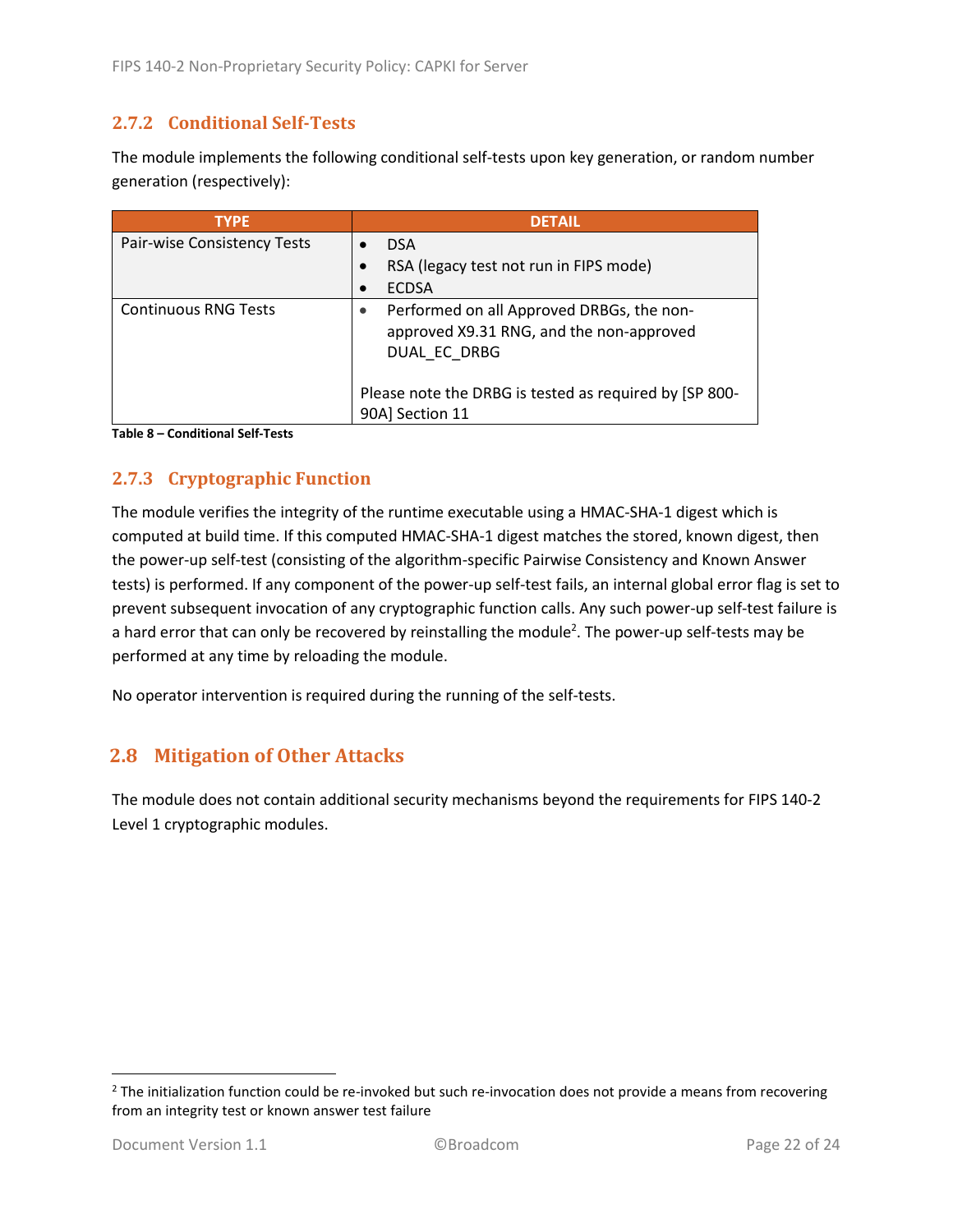## <span id="page-22-0"></span>**3 Guidance and Secure Operation**

#### <span id="page-22-1"></span>**3.1 Crypto Officer Guidance**

#### <span id="page-22-2"></span>**3.1.1 Software Installation**

The module is provided directly to solution developers and is not available for direct download to the general public. The module and its host application are to be installed on an operating system specified in Section [2.5](#page-13-2) or on an operating system where portability is maintained.

#### <span id="page-22-3"></span>**3.1.2 Additional Rules of Operation**

- 1. The writable memory areas of the module (data and stack segments) are accessible only by the application so that the operating system is in "single user" mode, i.e. only the application has access to that instance of the module.
- 2. The operating system is responsible for multitasking operations so that other processes cannot access the address space of the process containing the module.

#### <span id="page-22-4"></span>**3.2 User Guidance**

#### <span id="page-22-5"></span>**3.2.1 General Guidance**

The module is not distributed as a standalone library and is only used in conjunction with the solution.

The end user of the operating system is also responsible for zeroizing CSPs via wipe/secure delete procedures.

If the module power is lost and restored, the calling application must ensure that any AES-GCM keys used for encryption or decryption are redistributed.

The counter portion of the AES GCM IV is set by the module within its cryptographic boundary. When the IV exhausts the maximum number of possible values for a given session key, the first party to encounter this condition shall trigger a handshake to establish a new encryption key in accordance with RFC 5246.

The AES GCM IV generation is in compliance with the RFC5288 and RFC5289 and shall only be used for the TLS protocol version 1.2 to be compliant with [FIPS 140-2 IG] IG A.5, provision 1 ("TLS protocol IV generation"); thus, the module is compliant with [SP 800-52].

In the event the nonce\_explicit part of the IV exhausts the maximum number of possible values for a given session key, either party (the client or the server) that encounters this condition shall trigger a handshake to establish a new encryption key.